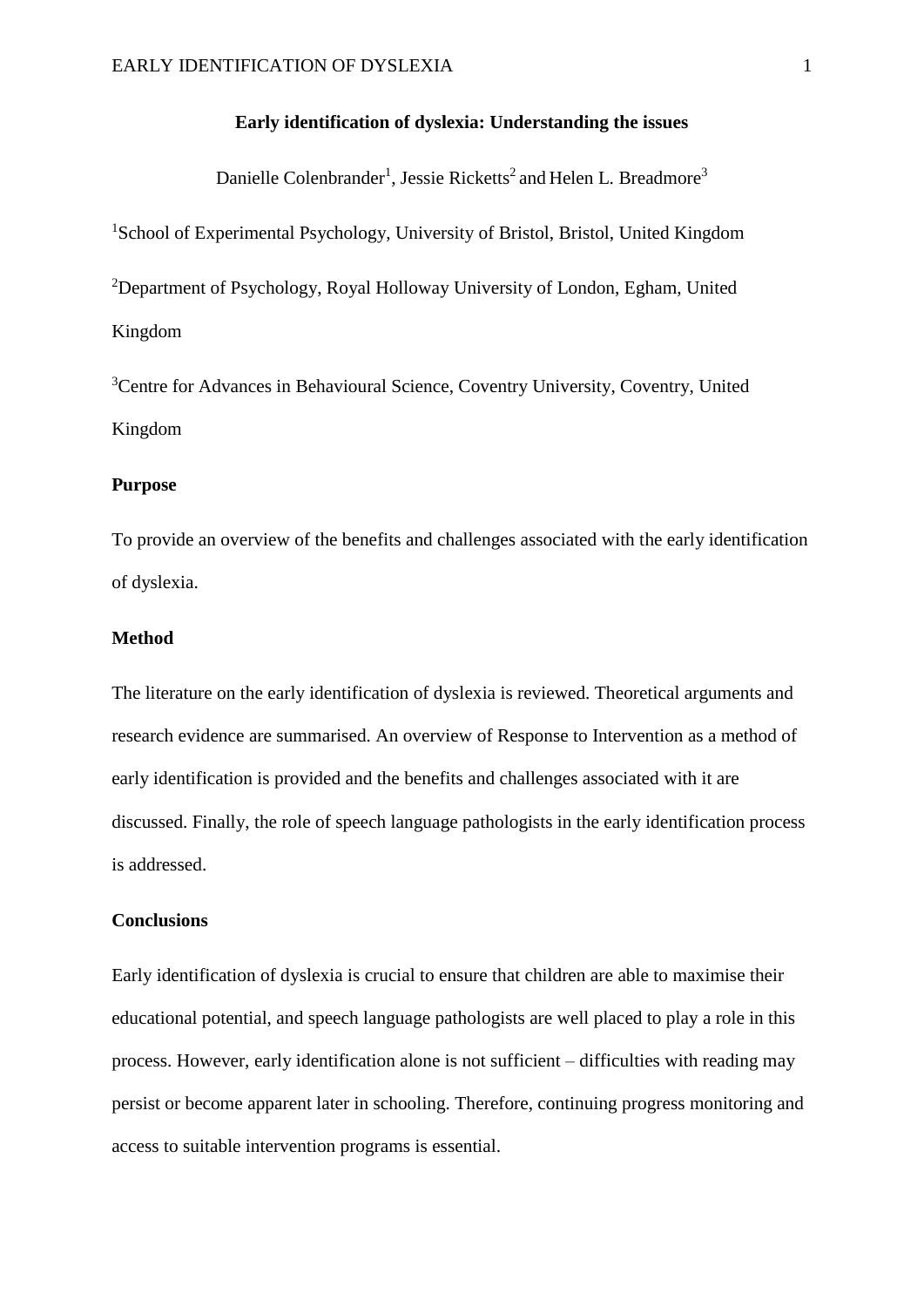## **Early Identification of Dyslexia: Understanding the Issues**

Functional reading and writing abilities are essential for full participation in society. The inability to read accurately and fluently has many negative consequences, including poor educational outcomes (McLaughlin, Speirs, & Shenassa, 2014; Ricketts, Sperring, & Nation, 2014), reduced occupational choices and lower levels of employment (McLaughlin et al., 2014; OECD, 2013), poor self-esteem and poor mental and physical health (Boetsch, Green, & Pennington, 1996; Dewalt, Berkman, Sheridan, Lohr, & Pignone, 2004). Unfortunately, there is evidence that children who begin schooling with poor reading abilities either continue to be behind their peers years later, or fall even further behind in a "rich get richer" effect known as the Matthew effect (Ferrer et al., 2015; Stanovich, 1986). This is likely to be because children who are poor readers may have less exposure to written text, which not only hinders the development of fluency and automaticity but also limits exposure to more advanced vocabulary and grammar. As a result, children's reading comprehension and ability to learn from what they read is reduced (A. E. Cunningham & Stanovich, 1998; Mol & Bus, 2011).

To prevent such consequences, it is essential to be able to accurately identify reading difficulties as early as possible, so that children can be provided with the intervention they need. This is even more crucial in the face of evidence that effective early schooling has benefits which are apparent more than a decade later (Tymms, Merrell, & Bailey, 2017), and some types of intervention may be most effective when delivered early in the school years (Catts, Nielsen, Bridges, Liu, & Bontempo, 2015; Dion, Brodeur, Gosselin, Campeau, & Fuchs, 2010; Scanlon, Vellutino, Small, Fanuele, & Sweeney, 2005). Furthermore, intervention later in schooling is both more expensive and resource-intensive than intervention early in schooling (Fuchs, 2003; Pfeiffer et al., 2001; Wanzek & Vaughn, 2007).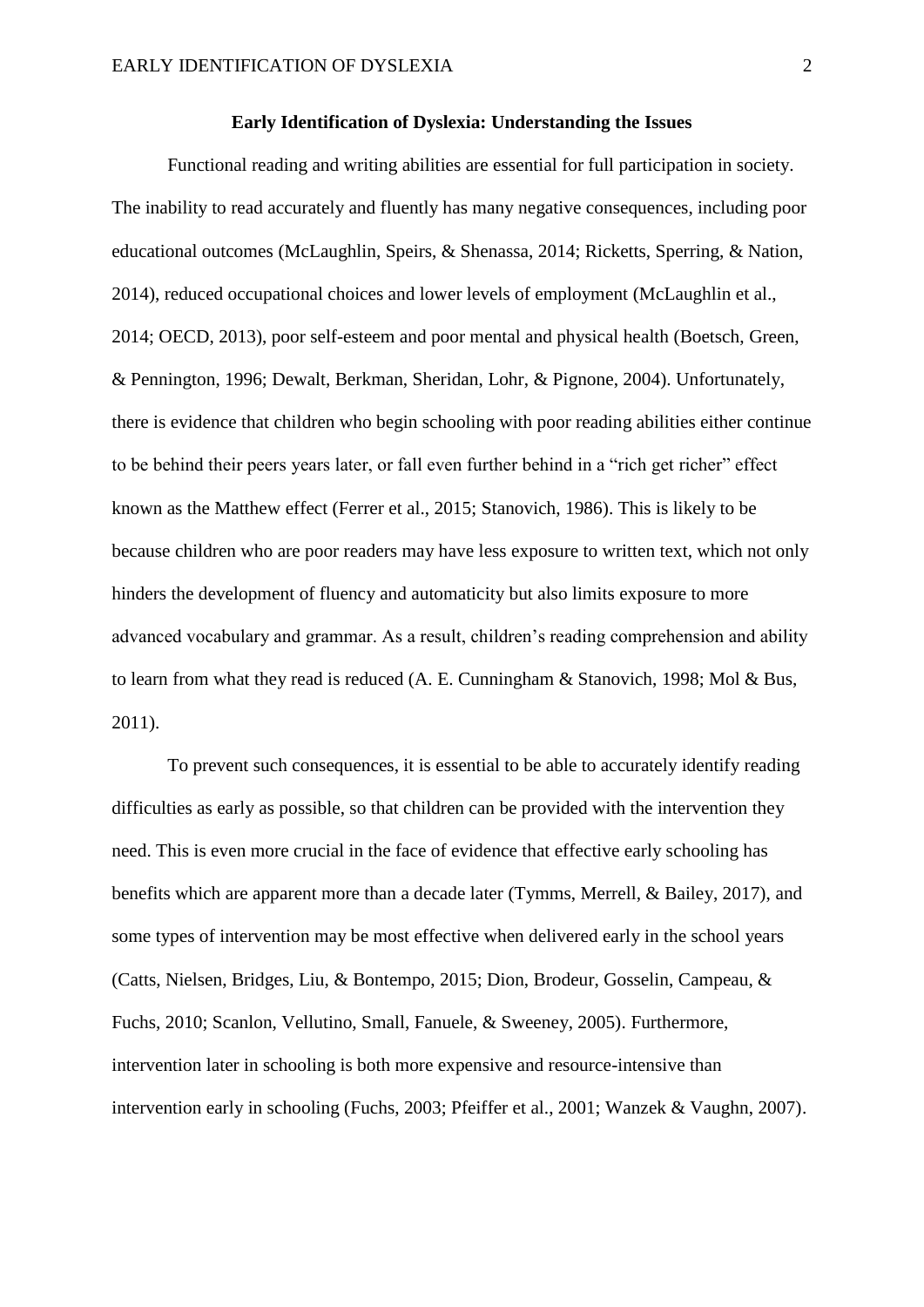## **Aims**

In this tutorial, we summarise existing research and theoretical debates about early identification of reading difficulties with the needs of practitioners in mind. The literature in this area is extensive and it is beyond the scope of this article to provide an exhaustive review. Rather, we aim to provide sufficient information to allow speech language pathologists (SLPs) and other professionals who work with young children to play an informed role in the early identification process. Specifically, we will address the following questions:

- 1) What are the key issues with early identification of reading difficulties?
	- a. How should we define dyslexia and other reading difficulties?
	- b. How do we decide whether or not a child has a reading difficulty?
	- c. What risk factors are associated with development of reading difficulties?
	- d. Can knowledge of risk factors support early identification of reading difficulties?
- 2) How can early identification be implemented? What role can SLPs play?
- 3) What are the limitations of early identification?

# **Key issues with early identification of reading difficulties**

# **How should we define dyslexia and other reading difficulties?**

The Simple View of Reading (Gough & Tunmer, 1986; Hoover & Gough, 1990) provides a useful framework for understanding why children might struggle to comprehend what they read. According to the Simple View, reading comprehension skill is the product of word reading abilities (decoding and word recognition abilities) and language comprehension abilities. Deficits in one or both of these areas will result in different profiles of reading difficulty that require different forms of intervention.

Within this conceptualisation, the term "dyslexia" is reserved for children who have poor word reading abilities despite age-appropriate language comprehension skills. Children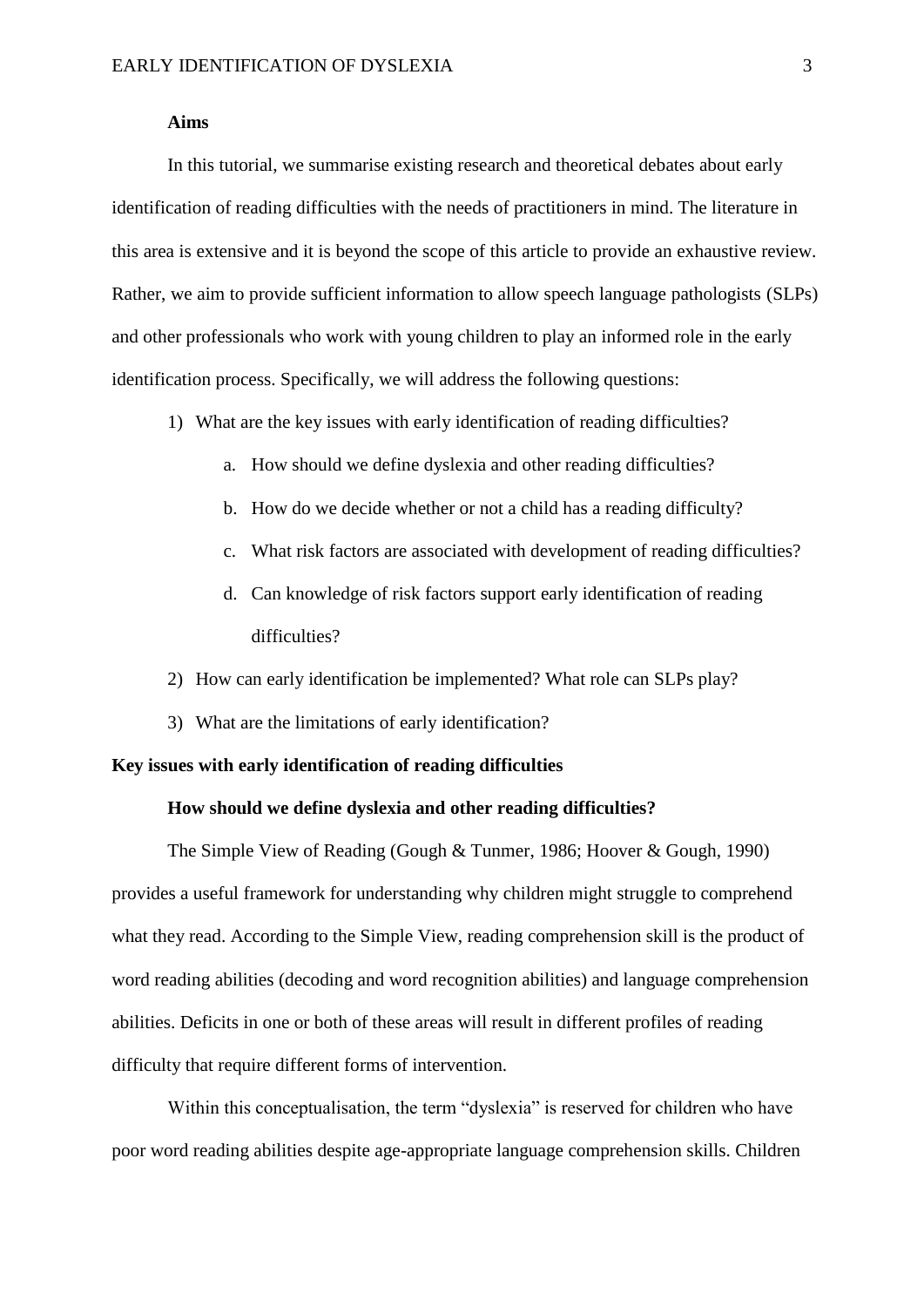with weaknesses in both word reading and language comprehension are referred to as "generally poor readers". Children with age-appropriate word reading abilities and poor oral language are referred to as "poor comprehenders". These children are able to read words without difficulty, but have impaired reading and listening comprehension because of their oral language difficulties.

In the DSM-5 (American Psychiatric Association, 2013), diagnostic criteria for dyslexia (also known as "specific learning disability with impairment in reading") are more specific. In the DSM-5, dyslexia is defined as a neurodevelopmental disorder characterised by impairments in decoding, word reading accuracy and fluency, and spelling. A diagnosis of dyslexia can only be made if difficulties have persisted for at least 6 months despite adequate intervention, and cannot be accounted for by a range of related factors, such as intellectual disabilities, psychosocial adversity or inadequate instruction.

In this tutorial, we focus on identifying children with word reading difficulties<sup>1</sup>. This includes children with dyslexia under the DSM-5 definition, but also includes those that do not meet DSM-5 criteria, and those who have additional difficulties (such as generally poor readers). In our view, any child whose word reading skills are not adequate for their age should be entitled to appropriate intervention. There is a need for intervention regardless of whether difficulties are due to (or comorbid with) neurodevelopmental issues, socioeconomic factors, inadequate early instruction, or other relevant factors such as weak oral language skills or limited exposure to English. However, this is not to say that knowledge about causes or comorbidities is unimportant. Such knowledge can be crucial for informing choices about the nature and intensity of intervention (e.g. see Al Otaiba, Rouse & Baker, this issue).

Our specific focus is on the identification of word reading difficulties at the very beginning of reading instruction – pre-school and the first two years of formal education.

**.** 

<sup>&</sup>lt;sup>1</sup> For discussion of issues associated with identifying poor comprehenders, see Cain & Oakhill, 2006; Clarke, Henderson, & Truelove, 2010; Keenan et al., 2014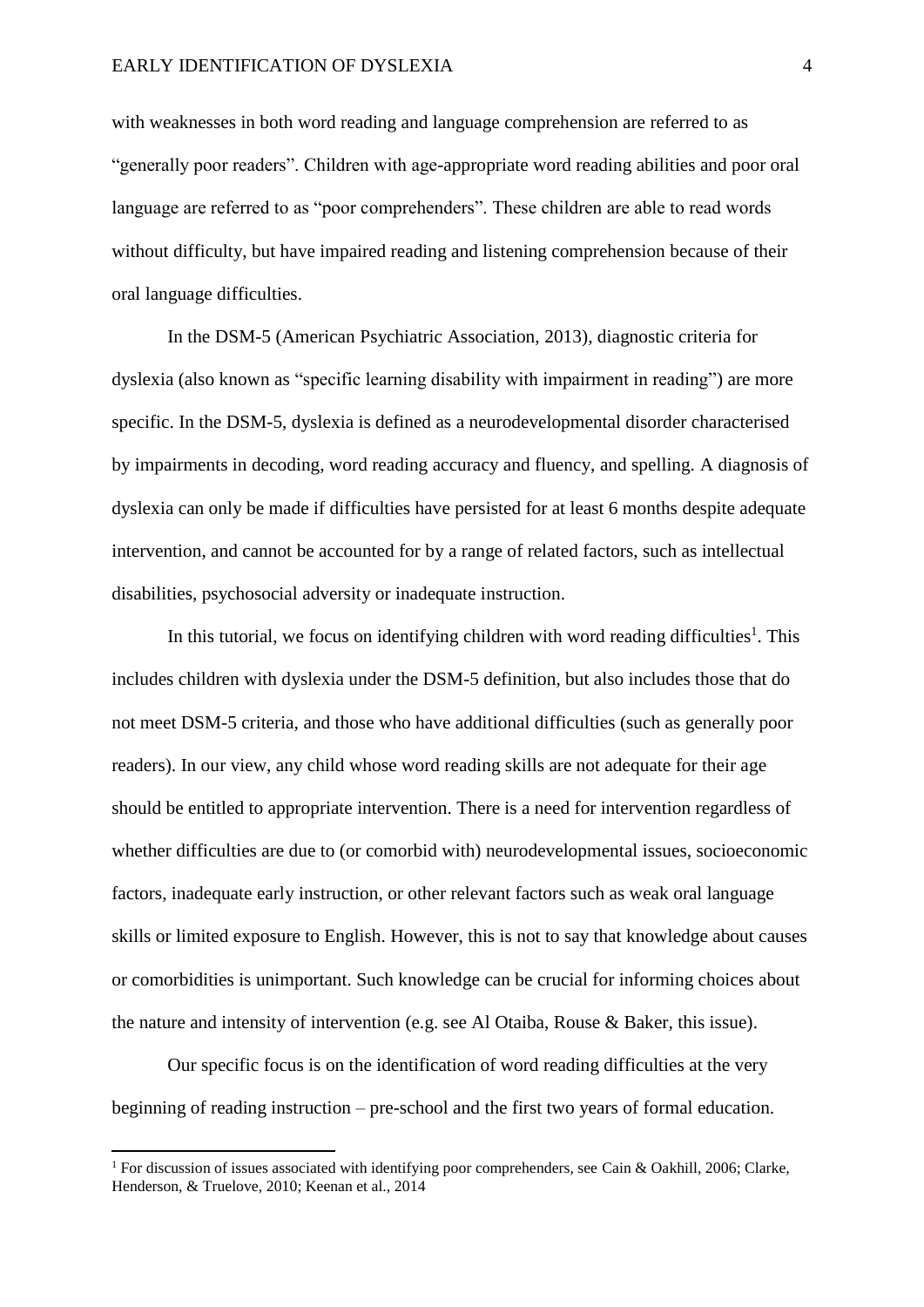Note that spelling is closely associated with word reading difficulties and often results from impairments in similar underlying skills. However, spelling may need specific attention and targeted intervention (for discussion of these issues see Caravolas, Hulme, & Snowling, 2001; Kohnen, Nickels & Castles, 2009; Vellutino, Fletcher, Snowling, & Scanlon, 2004).

## **How do we decide whether or not a child has a reading difficulty?**

The success of early intervention relies heavily on the methods of identifying the children who are at risk of literacy difficulties. These methods need to be specific and sensitive. They need to be specific enough to ensure that the process does not result in overidentification of children who are not genuinely at risk. Misdiagnosis may result in unnecessary worry and stress for parents or caregivers, stigma from being labelled as impaired, and wasted time and money (Catts, 2017). Crucially though, identification methods must be sensitive enough to detect all children who are at risk of developing reading difficulties: the consequences of missing children who are at risk are serious and long-term.

Reading is a complex task which draws on a wide range of knowledge and skills, and reading abilities fall along a continuum. There is no objective cut-off point below which all children are poor readers and above which all children are good readers (Bishop, 2015; Snowling, 2013). In practice, however, time and financial considerations may demand use of a defined cut-off to determine which children receive additional support and intervention. Within the research literature, word reading difficulties are commonly operationalised as performance in the lowest 16% or 25% of the population (equivalent to a standard score below 85 or 90). In clinical and educational settings, cut-offs may vary widely. The choice of cut-off is crucial – it will influence the sensitivity and specificity of identification methods, and should be driven by research on optimal criteria in particular populations (Catts, 2017; O'Connor & Jenkins, 1999; Speece, 2005).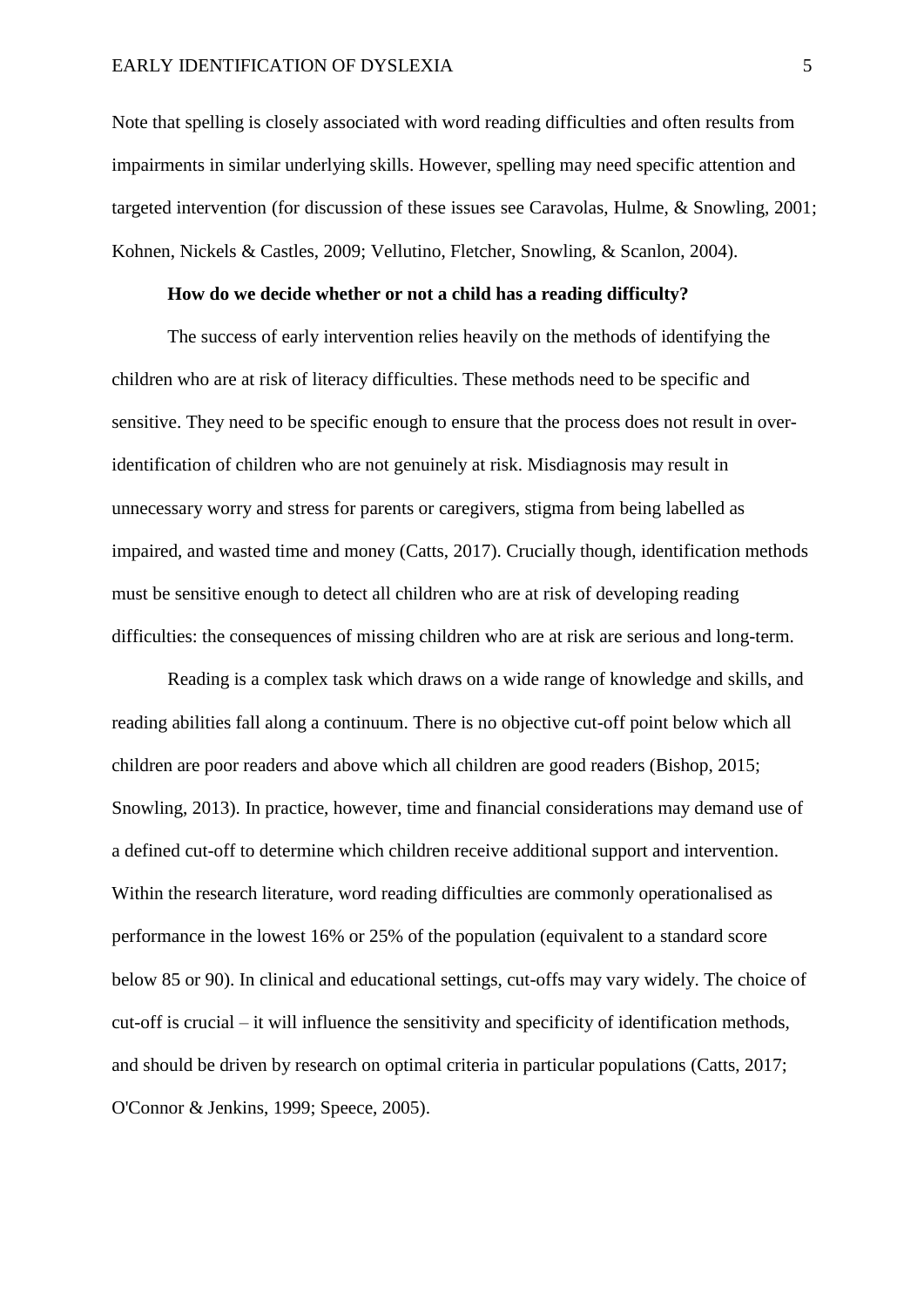Furthermore, children's skills develop rapidly due to both maturation and schooling, and different methods of identification will be more sensitive at different stages (Cunningham & Carroll, 2011; Speece, 2005; Thompson et al., 2015). Once children begin reading instruction, their progress can be assessed on curriculum-relevant reading measures (we discuss this in further detail in the sections on implementation of early identification). However, before children begin formal instruction, reliable measurement of reading skills can be difficult or even impossible. Therefore in the pre-school years in particular, it is important to consider broader reading-related skills and risk factors when attempting to determine the likelihood of future reading difficulties (Pennington et al., 2012). We discuss such factors below.

# **What risk factors are associated with the development of word reading difficulties?**

There is no single risk factor which is reliably associated with the later development of reading difficulties. Reading difficulties are the product of a complex mixture of genetic, environmental, cognitive and non-cognitive risk factors which interact with each other, and may vary across individuals. Children at risk are best identified on the basis of multiple, probabilistic difficulties (Carroll, Mundy, & Cunningham, 2014; Pennington et al., 2012; Thompson et al., 2015).

Some risk factors are likely to be directly and causally related to word reading, such as difficulties in underlying cognitive skills. Other factors are more likely to have an indirect effect on literacy acquisition, and some of these factors may be more open to intervention than others. Either way, the greater the number and severity of risk factors, the more likely the individual is to develop word reading difficulties (Snowling, 2008). Below we discuss a number of risk factors which may be key early indicators of the future development of reading difficulties.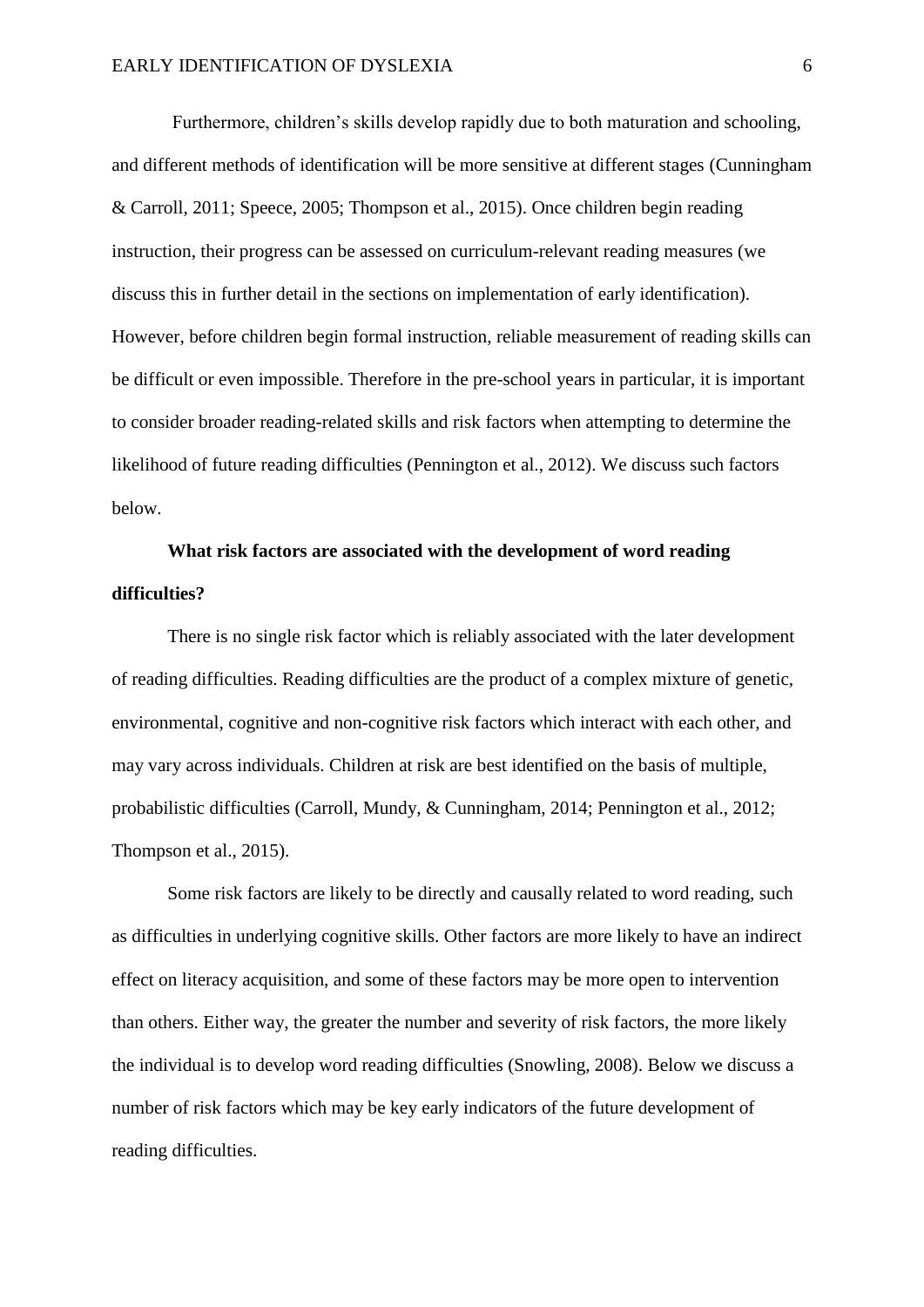# *Genetic factors*

There is strong evidence that reading difficulties are heritable; children with a family member who has a reading difficulty are more likely to go on to develop reading difficulties than children with no family history (Pennington & Lefly, 2001; Scarborough, 1990; Snowling, Gallagher, & Frith, 2003; Thompson et al., 2015). Of children who have a first degree relative with reading difficulties, 40-66% will go on to develop reading difficulties themselves, as compared with 6-14% of those who do not have a family member with reading difficulties (Catts, 2017; Pennington & Lefly, 2001; Scarborough, 1990; Snowling et al., 2003). Therefore, there are strong reasons to consider family history, and monitor the development of reading amongst relatives of those with literacy difficulties.

## *Oral language skills*

Weak oral language skills at the time of learning to read are associated with a high risk of developing future reading difficulties (Catts, Fey, Tomblin, & Xhang, 2002; Snowling, 2014; Snowling, Duff, Nash, & Hulme, 2016; Thompson et al., 2015). Conversely, there is some indication that good oral language skills may act as a protective factor. Children at family risk of reading difficulties who have age-appropriate oral language skills are less likely to develop reading difficulties, perhaps because they are able to use these relative strengths in oral language to compensate for other weaknesses (Snowling et al., 2003; Snowling, 2008). Below, we focus on impairments in phonological skills, vocabulary knowledge and morphological awareness as risk factors for the developmental of word reading difficulties. We also consider the impact of speech and hearing difficulties.

# *Phonological skills and letter knowledge*

At the beginning stages of learning to read and spell an alphabetic language like English, children must learn how letters relate to sounds. They can then start to blend sounds together to pronounce words and segment sounds to spell words. This knowledge of letter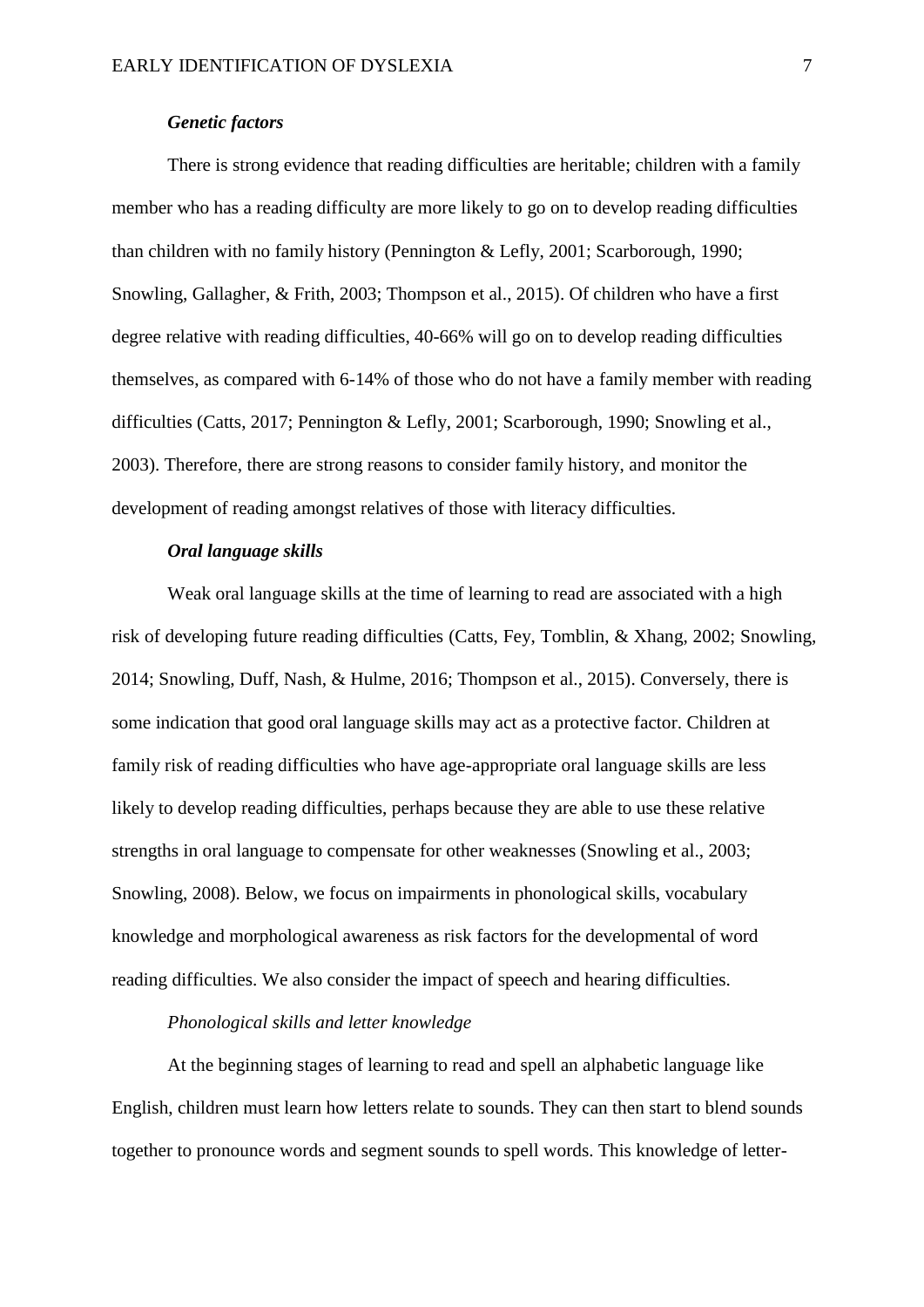sound mappings, blending and segmenting is often referred to as phonics. Once children have phonic skills, they have many of the building blocks needed to develop a memory store of word spellings and pronunciations. For example, as Share (1995) argues in the self-teaching hypothesis, once children can decode or blend for reading, they can teach themselves to read words that they have never seen.

Knowledge of phonology is central to successful phonics and early word reading. Indeed, weaknesses in phonological processing are strongly associated with difficulties in decoding, word reading and spelling (Carroll et al., 2014; Melby-Lervag, Lyster, & Hulme, 2012; Snowling et al., 2003). Tasks tapping the ability to manipulate and make judgements about units of sound at the phoneme level (phonemic awareness) are particularly strong predictors of future reading abilities (Melby-Lervag et al., 2012). In many studies, phonemic awareness is the strongest single predictor of word reading difficulties (e.g. Pennington et al., 2012; Snowling, 2000), although prediction is more accurate when other relevant factors are also taken into account, and phonological difficulties alone are not always sufficient to cause dyslexia (Carroll, Solity, & Shapiro, 2016; Pennington et al., 2012; Snowling, 2008, 2014). Evidence from longitudinal and training studies suggests that there is a causal relationship between phonemic awareness and reading abilities (e.g. Melby-Lervag et al., 2012). This relationship is likely to be reciprocal, in that learning to read also leads to better phonemic awareness (Caravolas et al., 2001; Castles & Coltheart, 2004; Melby-Lervag et al., 2012).

Letter knowledge is another strong predictor of future word reading and spelling abilities (e.g. Caravolas et al., 2001; Pennington & Lefly, 2001; Thompson et al., 2015). Knowledge of letter names and/or sounds plays a crucial role in the learning of graphemephoneme correspondences, alongside phonemic knowledge. As with phonemic awareness, there is evidence from both longitudinal and training studies that letter knowledge may be causally related to later reading abilities (Hulme & Snowling, 2014).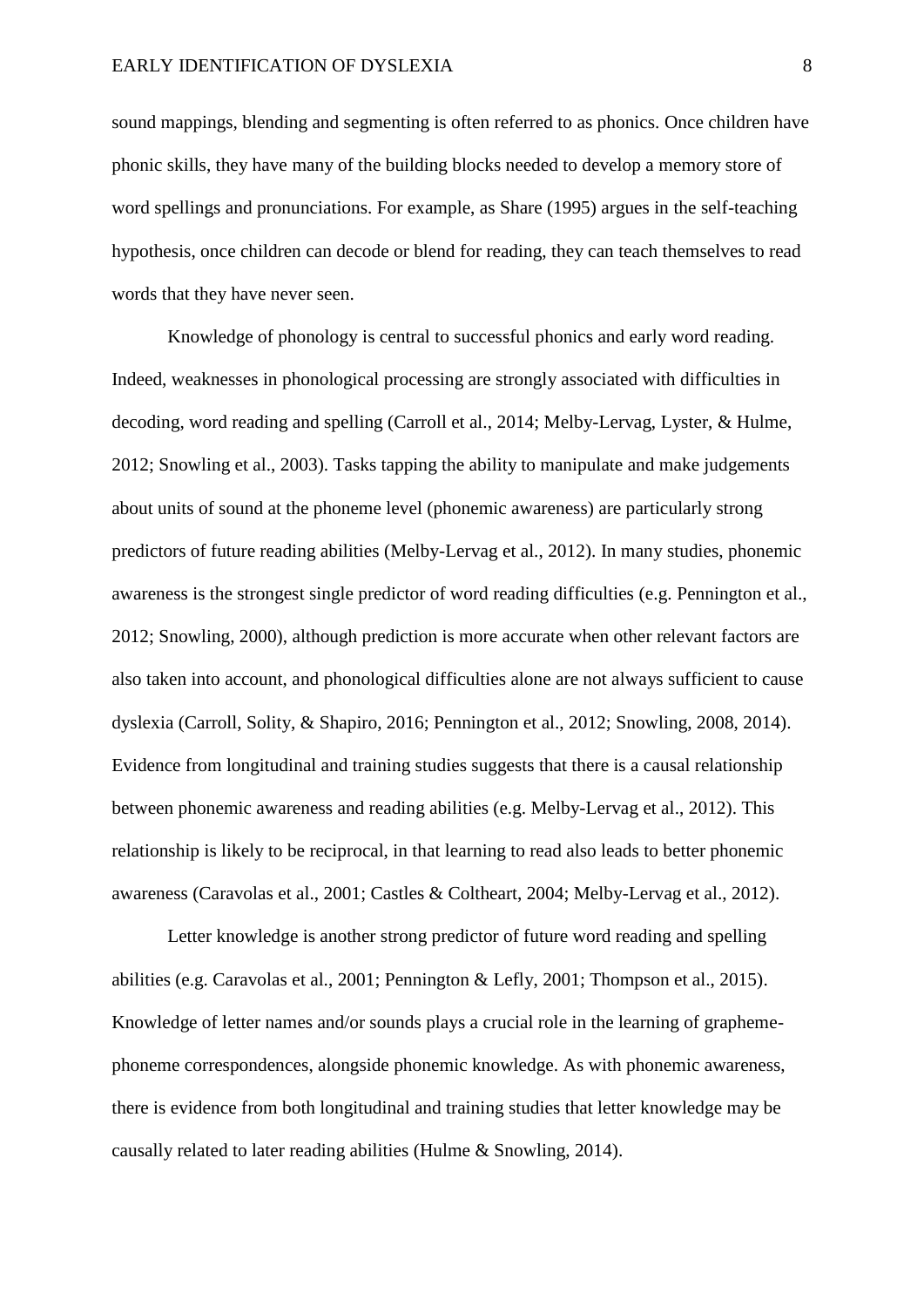#### *Vocabulary knowledge*

Poor oral vocabulary knowledge is strongly linked to poor reading comprehension (Elwer, Keenan, Olson, Byrne, & Samuelsson, 2013; Nation, Snowling, & Clarke, 2007). Logically, a child must be able to understand all of the words in a given text in order to fully understand it. Less well-understood is the role that oral vocabulary knowledge plays in word reading. There are two complementary hypotheses about the nature of this link. Firstly, good vocabulary knowledge allows children to correct their partial decoding attempts (Dyson, Best, Solity, & Hulme, 2017; Share, 1995; Tunmer & Chapman, 2012). For example, a child who sounds out the word "deaf" as /deef/ may be able to guess the correct pronunciation of the word because it is the closest pronunciation in their spoken vocabulary. Secondly, good vocabulary skills may influence word reading via its effects on phonological processing. The Lexical Restructuring Model (Metsala & Whalley, 1998; Walley, Metsala, & Garlock, 2003) proposes that growth in oral vocabulary results in more detailed specification of phonology. More precise phonological representation can then better support word reading development (see above). There is mixed evidence for this model (e.g. see Goodrich & Lonigan, 2014; Lerner & Lonigan, 2016).

Despite these claims, longitudinal research shows that an individual child's oral vocabulary knowledge in pre-school or in the first year of formal schooling is not a reliable predictor of their later word reading abilities (Duff, Reen, Plunkett, & Nation, 2015; Muter, Hulme, Snowling, & Stevenson, 2004). However, vocabulary knowledge measured in the later elementary years does predict word and irregular word reading ability (Nation & Snowling, 2004; Ricketts, Nation, & Bishop, 2007), and a recent study found that six-yearold children's ability to read regular and irregular words was related to their knowledge of the words' meanings (Ricketts, Davies, Masterson, Stuart, & Duff, 2016). Furthermore, in a training study, Wang, Nickels, Nation, & Castles (2013) found that children were better at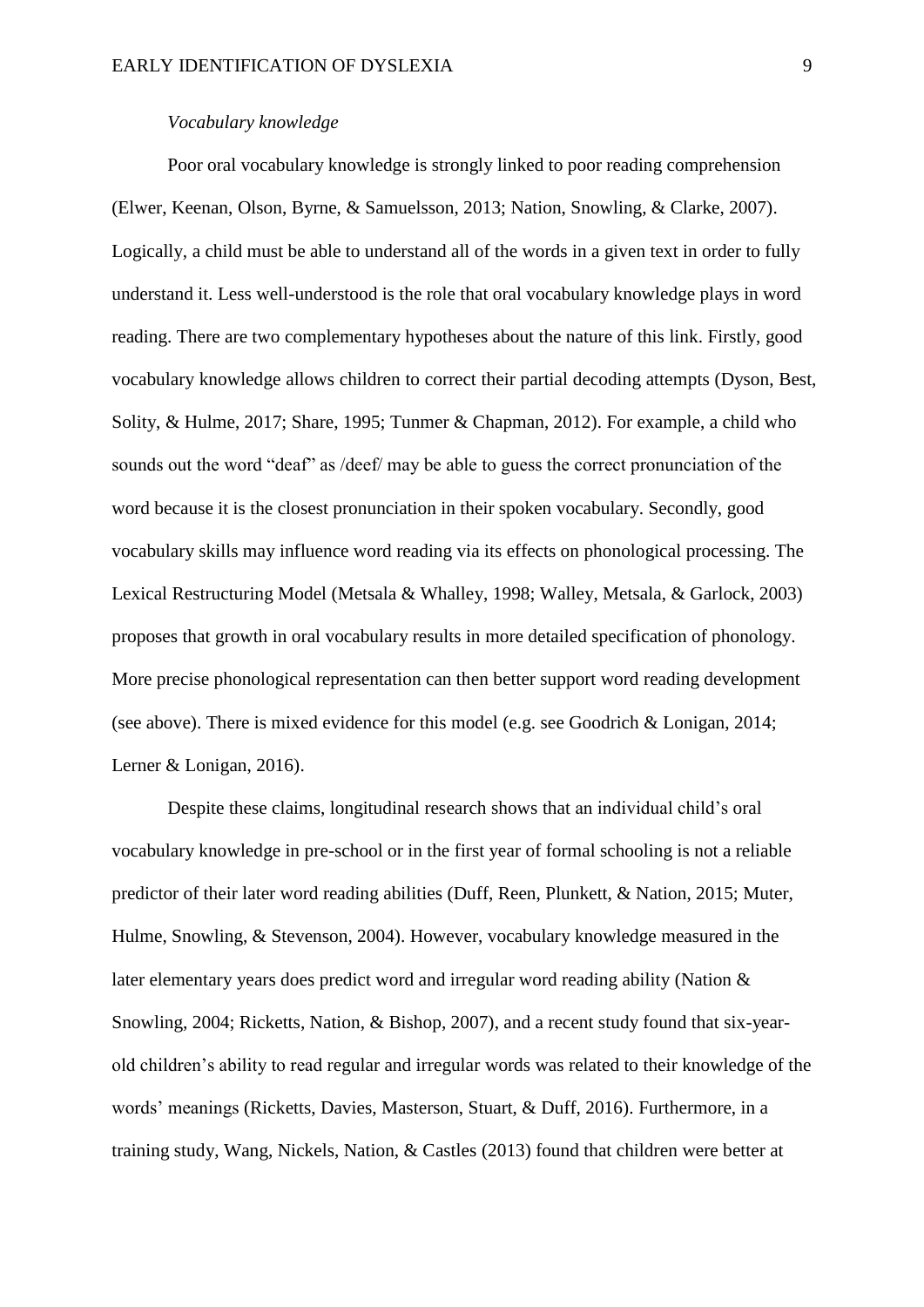learning to read novel irregularly spelled words when they knew the meanings of the words. Thus, it is worth monitoring the reading abilities of children with weak vocabulary skills, particularly if weak vocabulary skills are accompanied by other risk factors associated with reading difficulties.

## *Morphological awareness*

Because English is morphophonemic, the correct spelling of a word is determined by a combination of phonological, morphological and orthographic factors. For example, choosing the correct spelling of the homophone "missed" relies on knowledge about past tenses. Knowledge about morphology not only supports accurate spelling, but also facilitates access to meaning; morphological skills enable children to infer the meaning of newly encountered words that are not in their vocabulary, provided they know something about the constituent morphemes. Morphological awareness is associated with word reading, spelling and reading comprehension, after accounting for the contribution of phonology and vocabulary (Deacon, Benere, & Pasquarella, 2013; Deacon, Tong, & Francis, 2017).

Children with dyslexia tend to show weak or atypical morphological skills (Breadmore & Carroll, 2016a, 2016b; Carroll & Breadmore, 2017; Joanisse, Manis, Keating, & Seidenberg, 2000). There is some debate about when morphological skills become important for literacy, with classic theories arguing that children initially focus on phonology (e.g., Ehri, 1995; Gentry, 1982), while more recent statistical learning frameworks suggest that children use their knowledge of morphology from the beginning of development (Deacon, Conrad, & Pacton, 2008; Treiman, 2017). Increasing evidence suggests that although the impact of morphological skills develops throughout childhood, morphology may have a key role in reading and spelling from the beginning (e.g., Breadmore & Deacon, under review; Pacton & Deacon, 2008).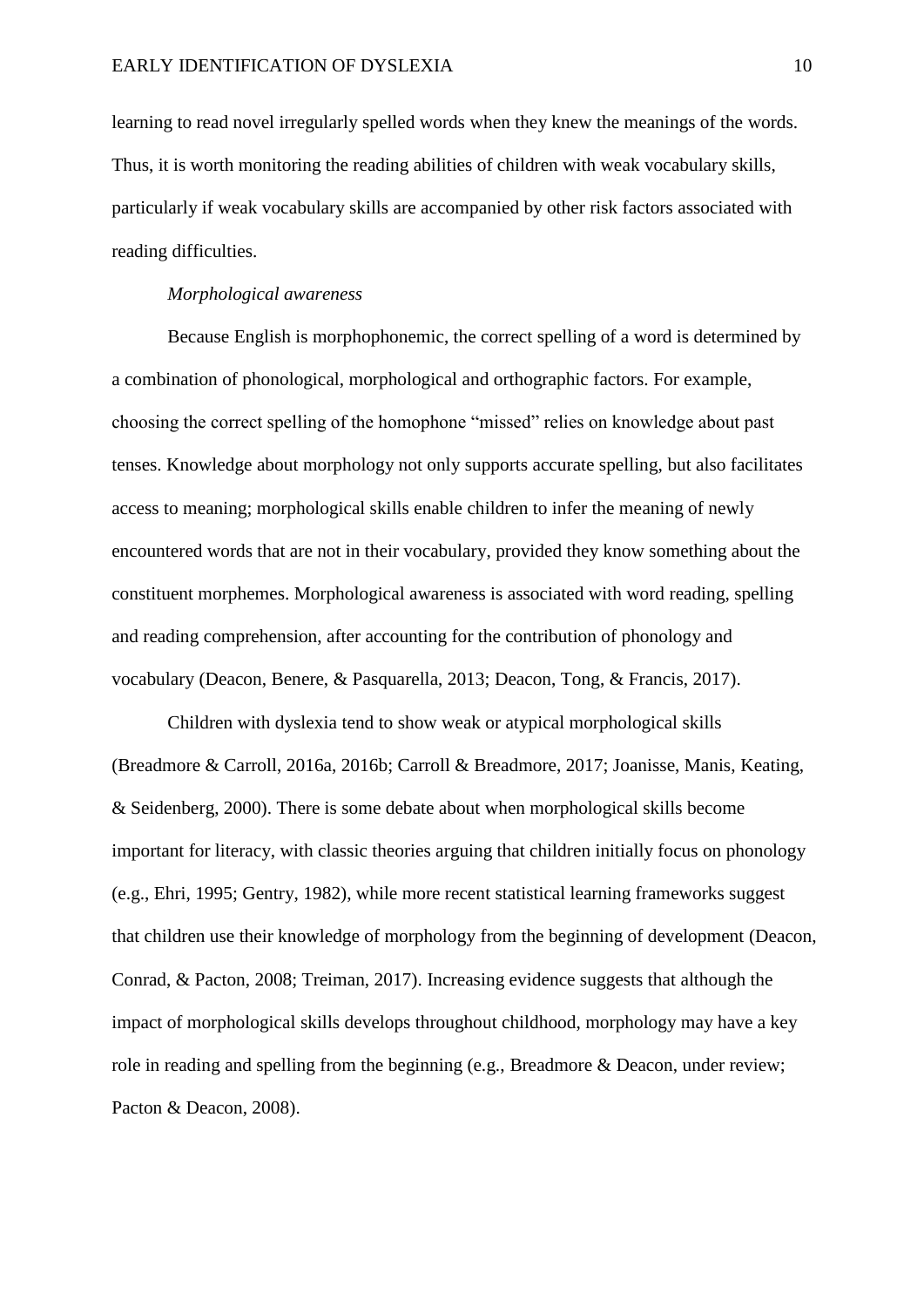There is evidence that instruction in morphological principles leads to improved reading and spelling (P. N. Bowers, Kirby, & Deacon, 2010), suggesting that morphological knowledge may play a causal role in reading development. However, there is fierce debate surrounding the question of whether early reading instruction should involve instruction in morphology (e.g. see Bowers & Bowers, 2017; Rastle, 2018). To date, the debate is largely theoretical as very few empirical studies have directly explored this question. Nonetheless, children who have weak morphological skills may be at risk of reading and spelling difficulties.

### *Hearing difficulties*

Hearing is a key risk factor to consider in early identification of word reading difficulties. Deafness and hearing loss can affect the nature and quality of exposure to spoken language. This impacts on oral language skills (particularly phonological skills and vocabulary) which in turn affect reading. Profoundly and severely deaf children are at significantly greater risk of literacy difficulties than hearing children. While there is wide individual variation, the literacy difficulties that are common amongst the deaf population are often very severe. By the end of elementary school, deaf children are already on average three years behind in reading. The gap between them and their hearing peers increases, with deaf children making a third of the progress that is expected each year (Herman, Roy, & Kyle, 2014; Kyle & Harris, 2010). Nonetheless, phonological awareness, vocabulary and other (signed and spoken) language skills predict literacy attainment for deaf children (Kyle, Campbell, & MacSweeney, 2016; Mayberry, del Giudice, & Lieberman, 2011).

It is not only severely and profoundly deaf children who are at greater risk of literacy difficulties. Children with mild-to-moderate or unilateral deafness, and also those with a history of fluctuating hearing loss due to glue ear (repeated middle ear infections also known as otitis media with effusion) are also at greater risk of reading difficulties than hearing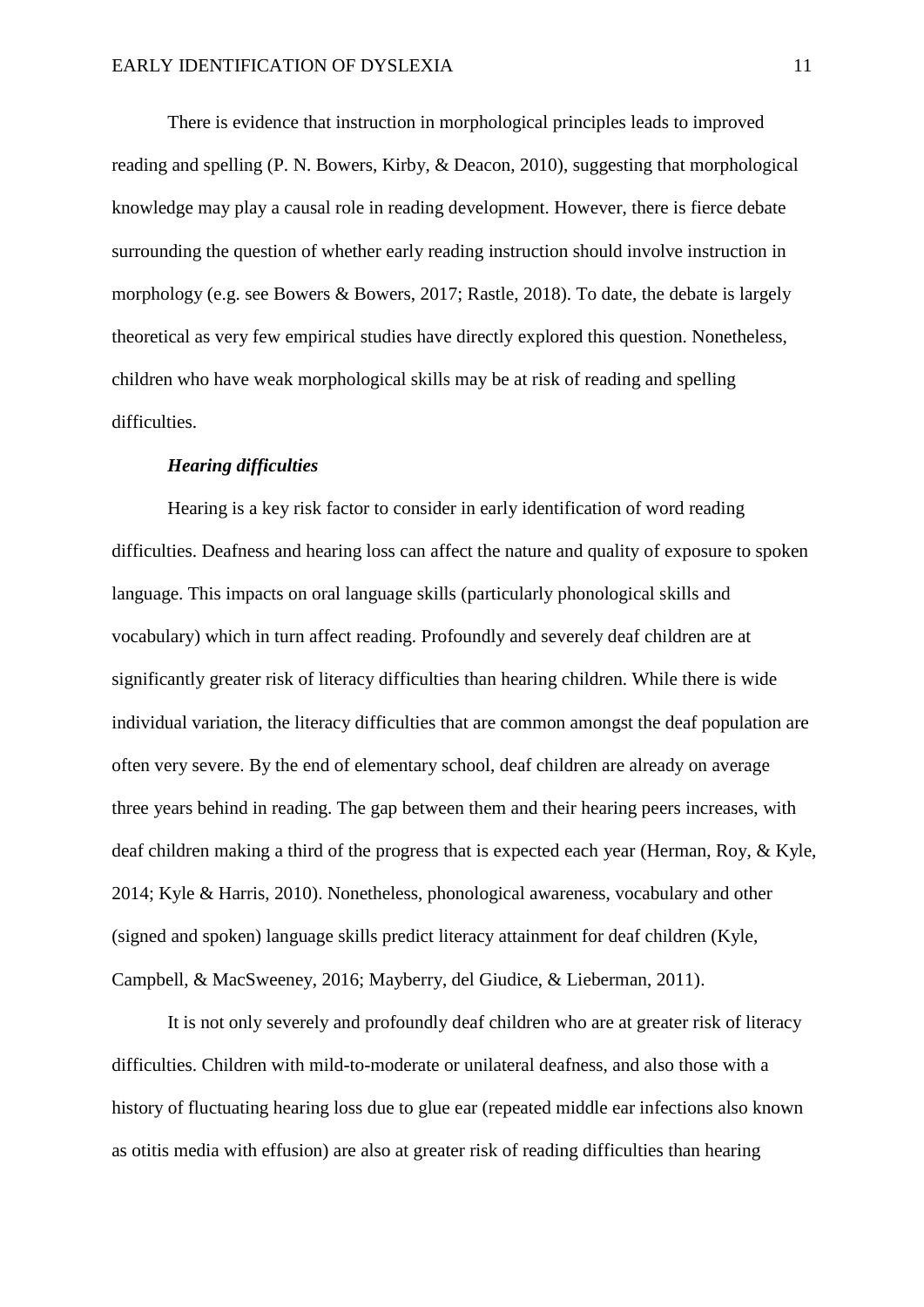children (Carroll & Breadmore, 2018). Children with mild-to-moderate or fluctuating hearing loss are not at as high risk of vocabulary and language difficulties as those with severe and profound deafness. Their difficulties appear to be more specific to phonology (Carroll  $\&$ Breadmore, 2018). Nonetheless, one should consider all levels of permanent and temporary hearing loss to be risk factors for reading difficulties. It is, however, still crucial to consider the individual child's pattern of strengths and weaknesses in literacy related cognitive skills (e.g., phonological and morphological awareness, vocabulary) to evaluate the level of risk and provide appropriate intervention.

### *Speech sound disorders*

Children with speech sound disorders – persistent difficulties with speech production not due to sensory, motor or other physical conditions (American Psychiatric Association, 2013) – are also at an increased risk of developing reading difficulties, but the relationship is complex. A recent study (Hayiou-Thomas, Carroll, Leavett, Hulme, & Snowling, 2017) found that children who had speech sound disorders that persisted until school entry had a small but significant risk of phonemic awareness and spelling difficulties, which attenuated over time. The risk of reading and spelling difficulties was far greater for children with speech-sound disorders who had co-occurring language difficulties and/or a family history of reading difficulties, with each factor adding cumulatively to risk (Hayiou-Thomas et al., 2017).

#### *Other cognitive factors*

A range of other cognitive factors have been associated with reading abilities such as rapid automatic naming (RAN; e.g. Wolf & Bowers, 1999), short term memory, working memory and executive functions (e.g. Alloway & Alloway, 2010; Gathercole, Alloway, Willis, & Adams, 2006; St Clair-Thompson & Gathercole, 2006). RAN in particular is a powerful predictor of future reading achievement (e.g. Caravolas et al., 2012; Manis,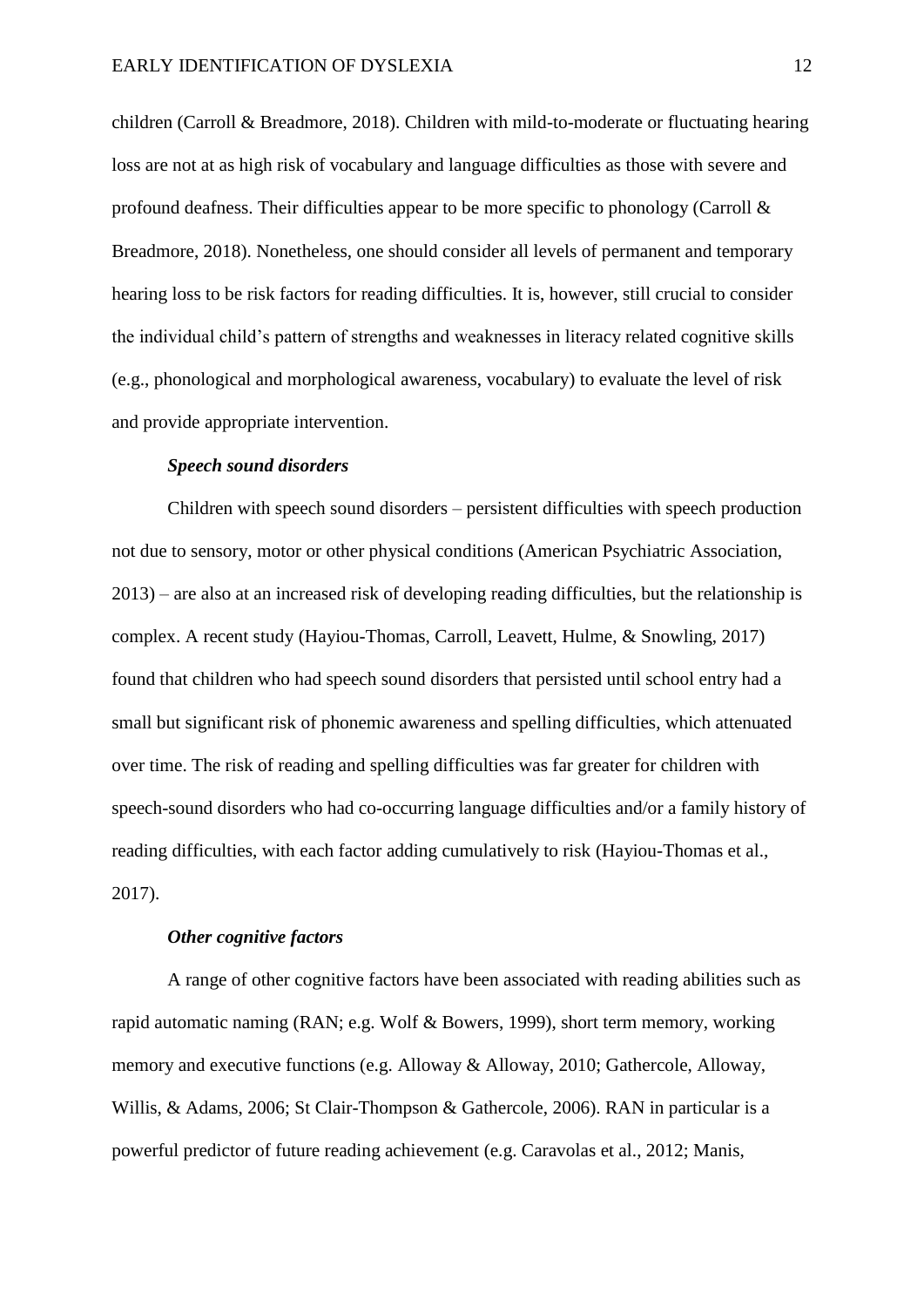Seidenberg, & Doi, 1999). However, the evidence for causal relationships between these skills and word reading is equivocal, and programmes training these broader cognitive skills have not been effective in improving reading abilities (e.g. see Banales, Kohnen, & McArthur, 2015; Jacob & Parkinson, 2015; Kirby et al., 2010; Melby-Lervag & Hulme, 2013; Melby-Lervag et al., 2012). Therefore, we do not discuss these risk factors in further detail.

# *Can risk factors support early identification of word reading difficulties?*

As discussed above, no individual risk factor is a suitably sensitive or specific predictor of reading difficulties on its own, and there is no single cause for word reading difficulties. Consistent with this, children with word reading difficulties are a heterogeneous population and may have various underlying patterns of impairment (Carroll et al., 2016; McArthur et al., 2013; Pennington et al., 2012). To complicate matters even further, the role played by different risk factors changes over time, and what is a strong indicator of future word reading difficulties at a very young age may not be the best indicator at a later age (O'Connor & Jenkins, 1999; Speece, 2005; Thompson et al., 2015). Thus, it is not possible to recommend a single risk factor or assessment which is capable of identifying all children who will develop word reading difficulties. Rather, the presence and severity of individual risk factors should be seen as warning signs indicating that a child's emergent and developing literacy should be monitored. We now discuss ways in which this monitoring can be carried out.

#### **How can early identification be implemented?**

At present, the most widely-researched framework for carrying out early identification is Response to Intervention (Fuchs & Fuchs, 2006; Fuchs, Fuchs, & Speece, 2002). Response to Intervention (RTI) is a system which utilises multiple tiers of instruction and assessment to determine which children need additional reading support. Typically, it consists of three tiers of instruction (Gersten et al., 2009). The first tier involves effective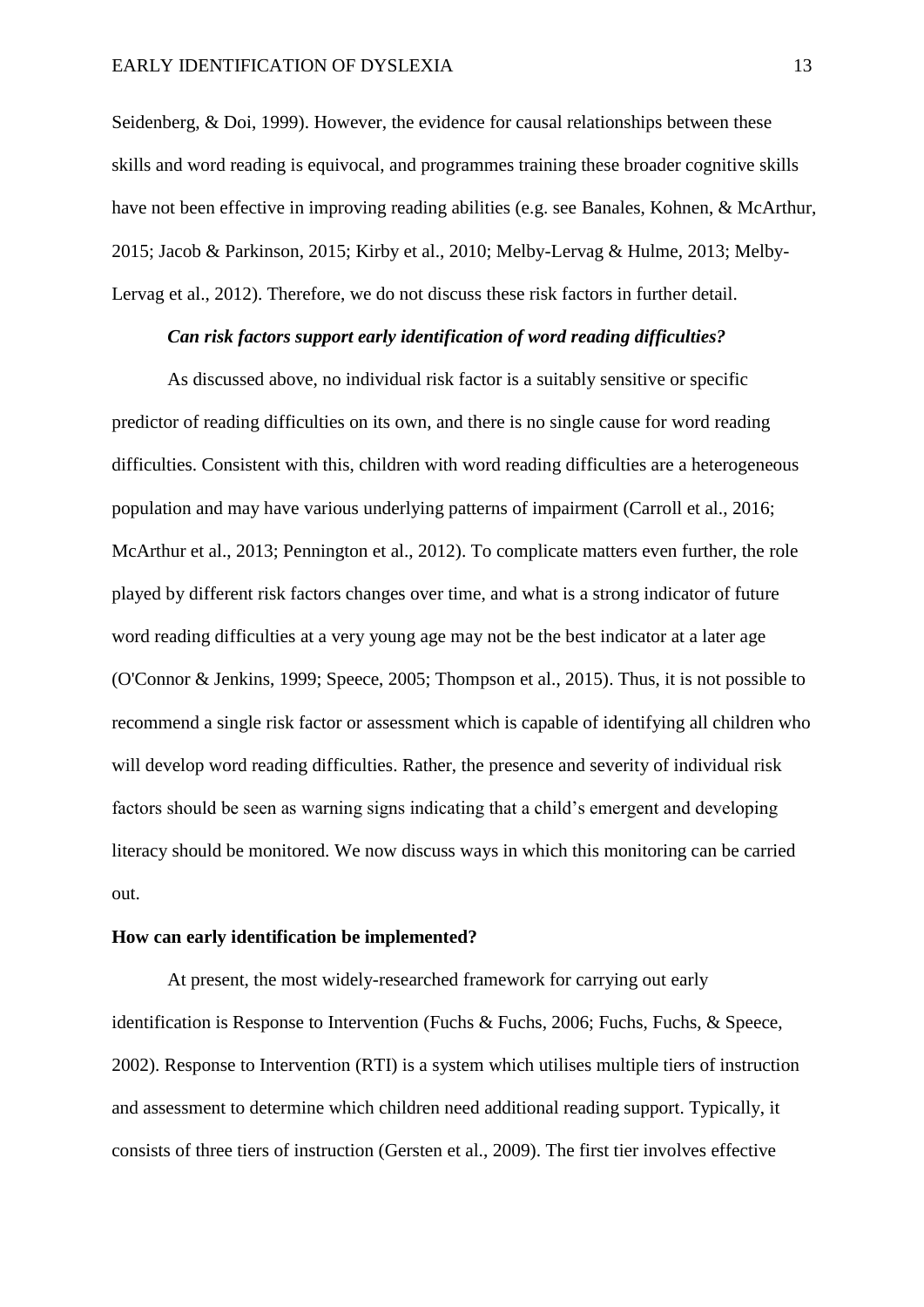evidence-based initial reading instruction, delivered to all students in regular classrooms. Children's progress is monitored regularly using curriculum-relevant assessments. Successful response to instruction is defined as making a pre-determined amount of progress or reaching pre-determined standards on a particular assessment task. In this way, the first stage of identification is focused on the functional consequence of a reading difficulty rather than its cause. Children who do not meet pre-determined criteria go on to the second tier of instruction. They receive additional support, which may involve more explicit or frequent instruction, or instruction in smaller groups. Their progress continues to be monitored regularly, and if these children continue to fail to meet required standards, they may be referred for in-depth assessment and/or special education services to meet their specific needs.

A major advantage of this method is that it does not involve "waiting to fail" (Fletcher, Coulter, Reschly, & Vaughn, 2004; Fuchs & Fuchs, 2006). Children's progress is monitored right from the beginning of reading instruction, which means that problems can be identified and addressed early on. Furthermore, the emphasis on high quality, evidence-based initial instruction means that successful implementations of RTI should reduce the number of "instructional casualties", or children who fail to learn to read due to inadequate instruction (Fletcher et al., 2004). However, RTI methods are subject to the same complexities associated with any method of early identification. Success relies on the methods of instruction selected for each tier but also on the choice of appropriate criteria for growth and achievement in reading abilities, as well as on the choice of sensitive, specific and reliable assessments (e.g. Catts et al., 2015; Fletcher & Vaughn, 2009; Fuchs & Fuchs, 2006). RTI has been implemented differently, and with varying degrees of success, across different contexts. Below, we briefly discuss the research on issues of implementation within the US context, where RTI methods were first conceptualised. We then discuss implementation of a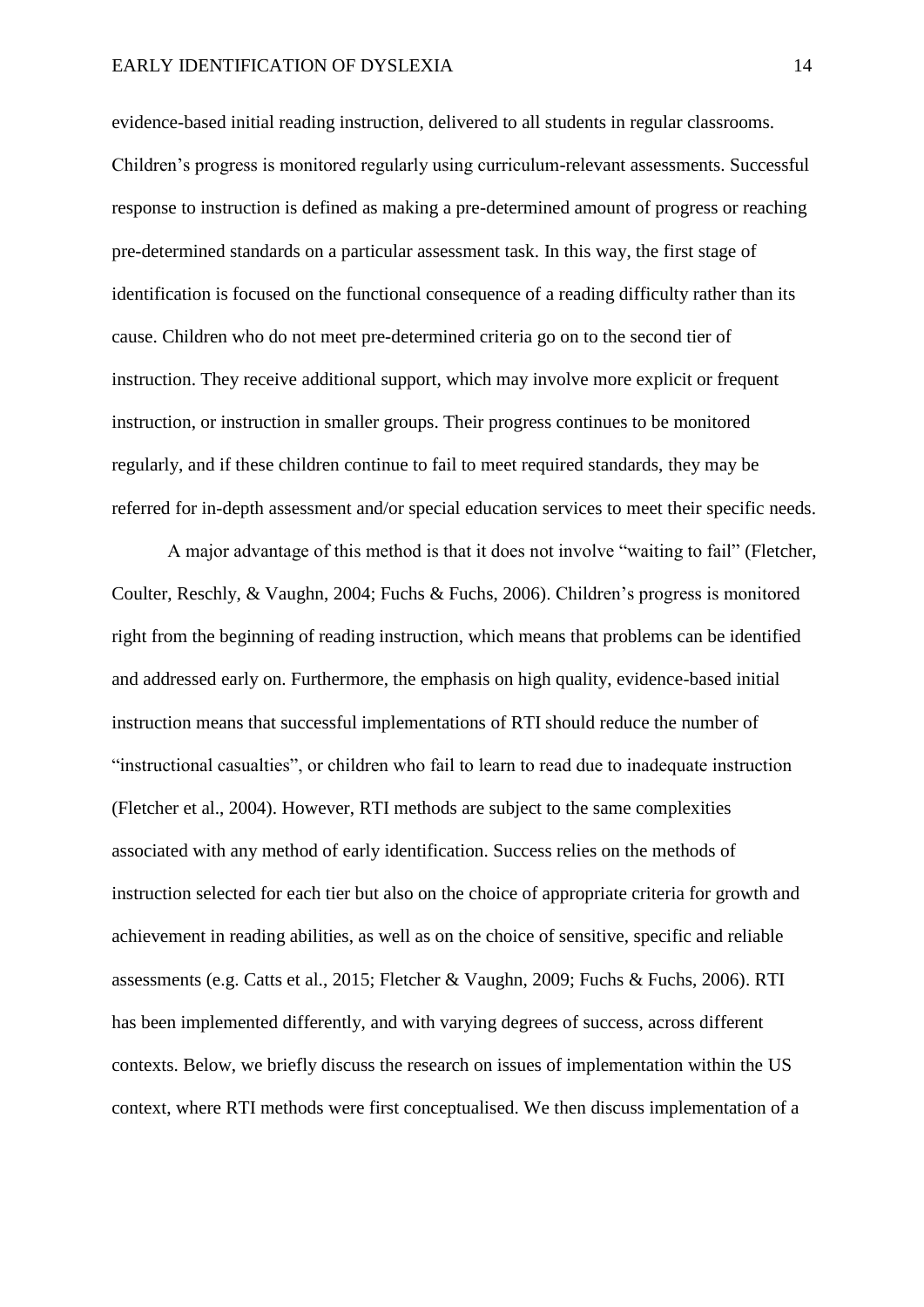closely related early identification framework in England, where implementation has been mandated at a national level.

## **Response to Intervention in the US**

In the US, RTI has formed a key part of national recommendations for identification and remediation of learning difficulties since 2004 (Arden, Gruner Gandhi, Zumeta Edmonds, & Danielson, 2017; Gersten et al., 2009; IDEA 2004). Decisions about when and how to implement RTI are left to individual states and local education agencies. A number of research studies have provided support for the effectiveness of RTI methods (e.g. see Burns, Appleton, & Stehouwer, 2005; Gersten, Newman-Gonchar, Haymond, & Dimino, 2017), however the results of a recent large-scale, national evaluation of RTI were less positive.

The Evaluation of Response to Intervention Practices for Elementary School Reading (Balu et al., 2015) consisted of an impact study involving 146 elementary schools that had implemented RTI for at least three years at the time of the evaluation, and a descriptive analysis based on survey (self-report) data from 1300 randomly selected schools. The impact study used a regression continuity design to compare the reading outcomes of children above and below each school's designated cut-point score for access to Tier 2 intervention. Schools used a variety of different screening assessments and cut points. The results were not promising – in Grade 1, children scoring below the cut-point (i.e., those eligible for intervention) scored more poorly on reading outcomes than children above the cut-point, and there was no significant difference between the groups in Grades 2 and 3 (Balu et al., 2015).

The results of the impact study seem to imply that RTI was ineffective, however a number of critiques have been made. Firstly, there is evidence to suggest that not all students below the cut-point actually received Tier 2 intervention, while some students above the cutpoint did. In other words, the results of the study do not necessarily reflect a comparison of those receiving intervention versus those not receiving intervention, and suggest that RTI was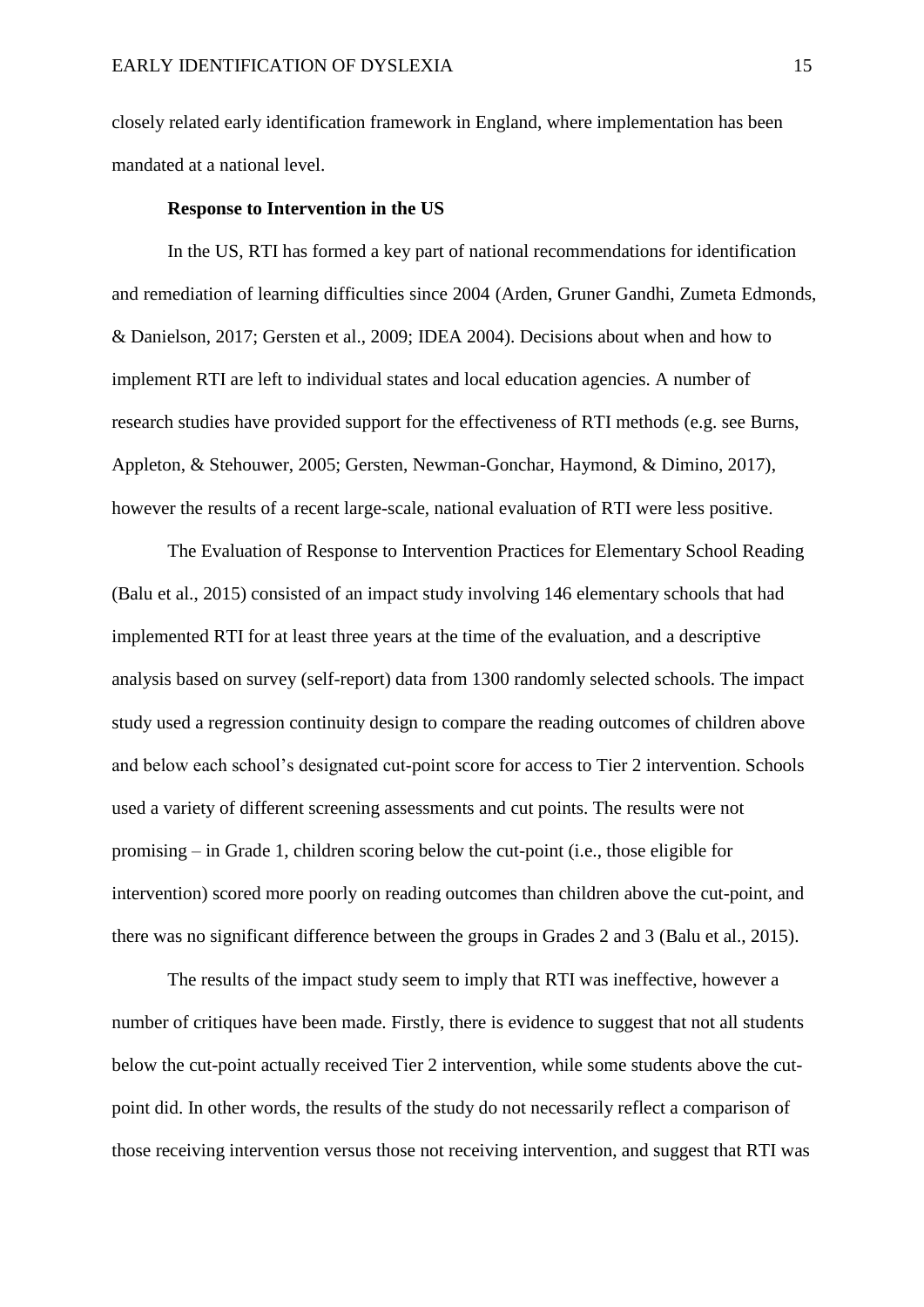not always implemented appropriately (Fuchs & Fuchs, 2017; Gersten, Jayanthi, & Dimino, 2017). Secondly, cut-points at some schools were extremely high, with 41% of students on average receiving Tier 2 intervention (Balu et al., 2015). In other words, some students may have been receiving instruction that was not appropriate for their skill level. Thus, the results of the evaluation should not be taken as evidence that RTI does not work – rather, it should be taken as evidence that RTI did not benefit children whose scores fell just below their school's cut-off point (Gersten, Jayanthi, et al., 2017).

More positive evidence for the effectiveness of RTI has come from smaller-scale controlled trials, but these have tended to involve large amounts of support, training and monitoring by experts (Gersten, Jayanthi, et al., 2017; Gersten, Newman-Gonchar, et al., 2017). This suggests that it may be beneficial to devote more resources to training and implementation monitoring at the school level (Arden et al., 2017; Gersten, Jayanthi, et al., 2017). However, before resources are diverted in this way, far more research is needed on the details of implementation – which assessments are most sensitive, which intervention methods are most effective, and how best to ensure that Tier 1 and Tier 2 instruction methods are complementary. Care will also need to be taken to specify the contexts in which particular methods of RTI implementation are most effective – different settings may require different approaches. With this in mind, we now consider how the principles of RTI have been adapted and implemented in a very different education system.

#### **Early identification in England**

In England, requirements for educational providers are set by law and monitored by the Department for Education at the national level. These requirements include guidance for both curriculum and regular assessment. Systematic synthetic phonics is mandated as the compulsory method of initial reading instruction. Statutory assessments of literacy skills are regular, but are not the only way in which children's reading difficulties are identified.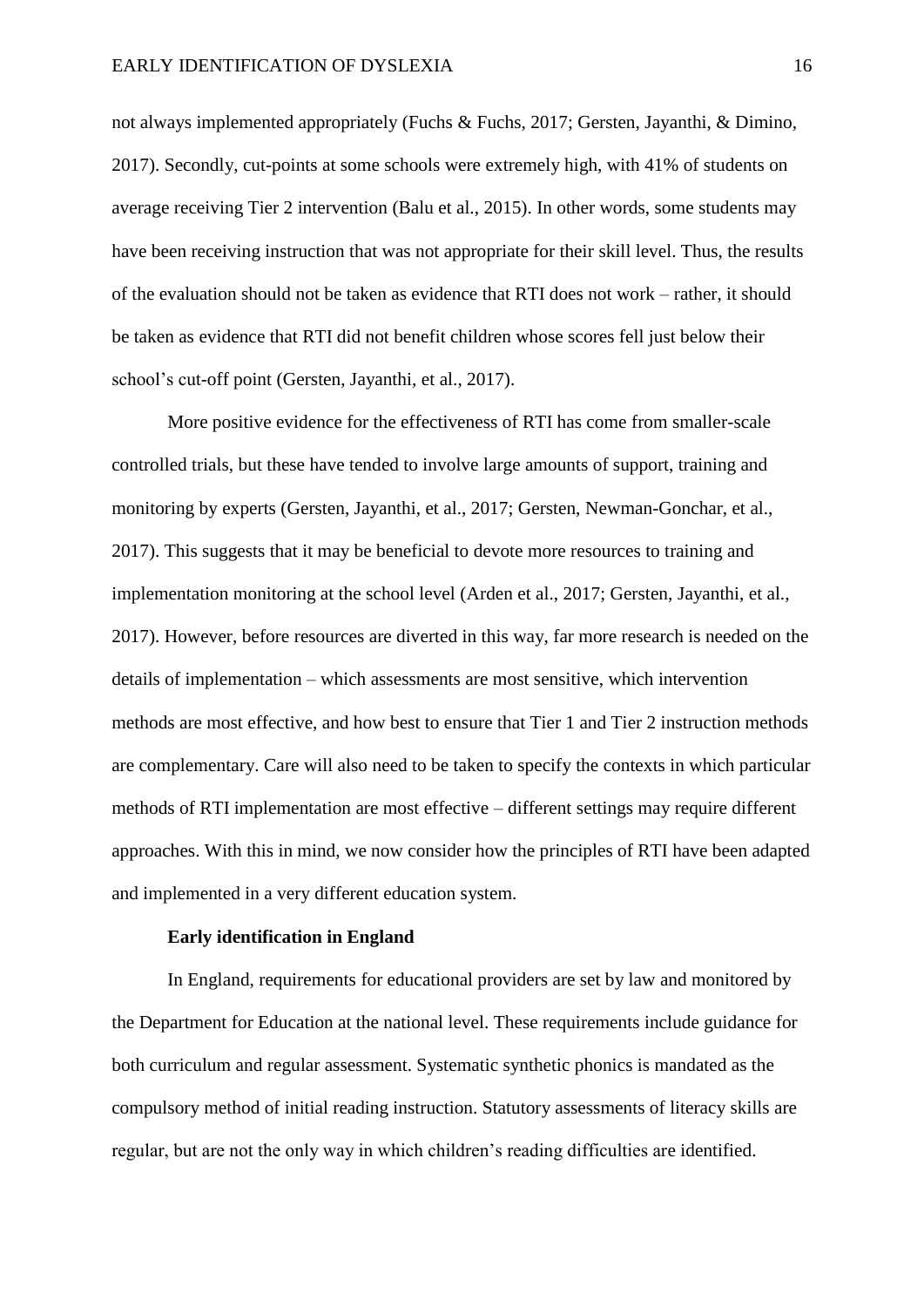Teachers refer children to Educational Psychologists or dyslexia specialists for formal assessment when they have significant concerns (see Carroll et al., 2017). However, statutory assessments do provide a framework to monitor all children's progress, helping to ensure that children with emerging literacy difficulties receive additional support.

Children begin formal schooling at a relatively young age: the September after their fourth birthday. The first year of formal schooling is known as Reception. At the end of Reception, an observational assessment known as the Early Years Foundation Stage Profile (Department for Education, 2014) is completed by the child's teacher, in consultation with parents or carers and any other relevant adults. Teacher judgements are both internally and externally moderated for consistency and accuracy. The EYFS Profile indicates a child's level of development against early learning goals. The EYFS Profile is given to each child's parents and Year 1 teacher alongside a commentary to inform them about a child's learning and development needs. Such information is expected to assist with planning of Year 1 activities and contribute to a smooth transition from the more play-focused Reception year to the more formal Year 1.

There is research to support the validity of the EYFS Profile. Snowling (2013) found that attainment on the literacy and communication and language aspects of the EYFS Profile was highly correlated with teacher measurements of reading and writing performance at the end of Year 2, and with standardised tests of reading, spelling and reading comprehension in Year 3. However, there are also problems with the EYFS profile. Some feel that it places a heavy administrative burden on teachers, and although the results of the profile can point to the existence of difficulties in reading and writing, there is no clear guidance on how this information should be acted upon (Ofsted, 2017; Ward, 2017). Currently, the Department for Education is planning to improve the EYFS profile, and a baseline assessment at entry to Reception is under consideration.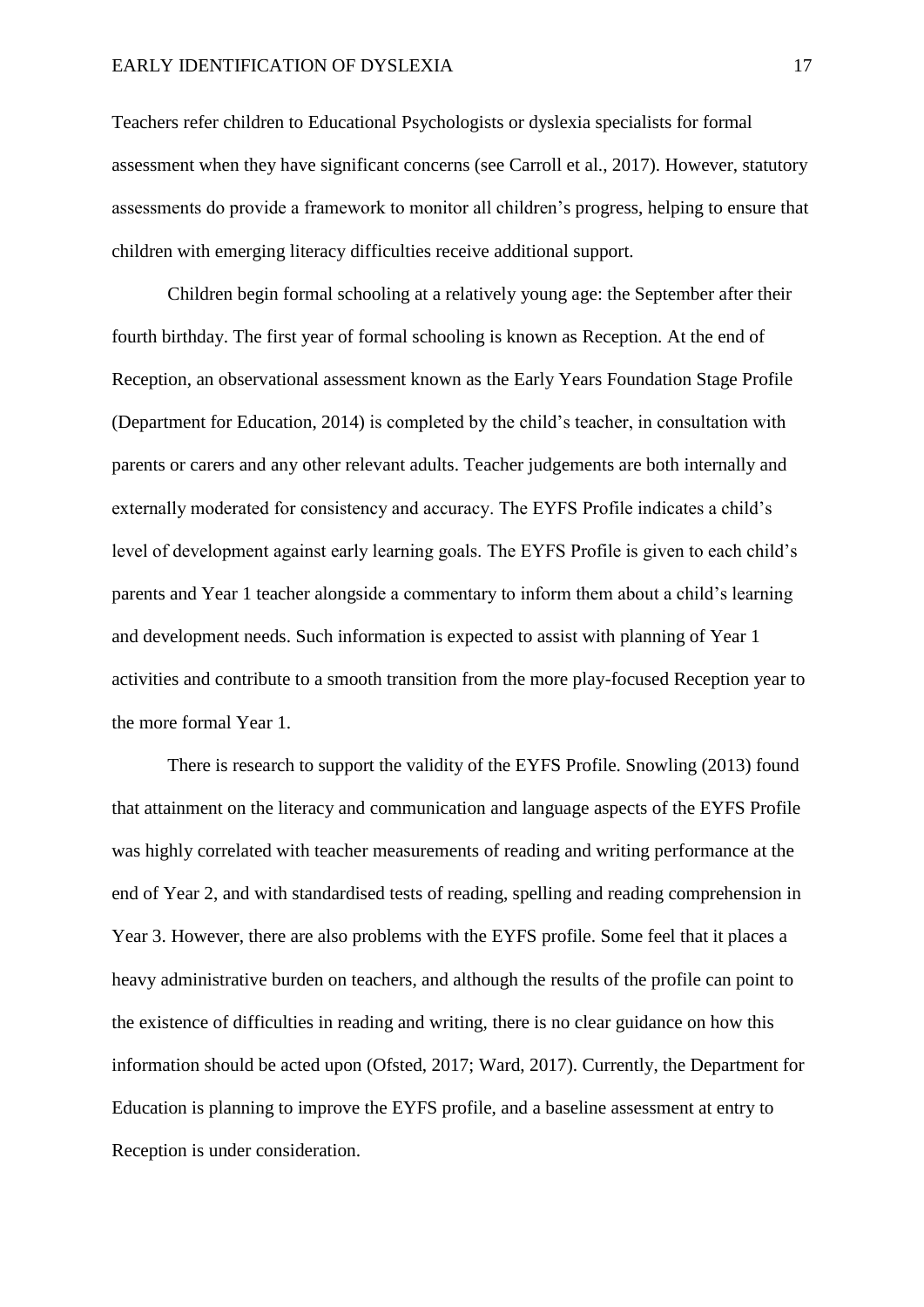After Reception, statutory assessments include a Phonics Screening Check at the end of Year 1, followed by tests of English Grammar, Punctuation and Spelling, and English Reading (which focuses on reading comprehension, rather than word reading) at the end of Year 2 (Standards and Testing Agency, 2017a). The Phonics Screening Check is most relevant to word reading (Standards and Testing Agency, 2017b). Here, children complete a brief assessment with their Class Teacher during which they are required to read 40 words and nonwords. Nonwords are used because children cannot have seen them before, and they can only be correctly read using knowledge of letter-sound correspondences. Hence, they provide a relatively pure measure of the child's knowledge of phonics. The assessment is administered by teachers and is criterion-referenced. When children do not meet the criterion, the Department for Education (2017) guidance highlights the need to evaluate the effectiveness of phonics provision across the whole school, as well as considering whether the child's attendance has been sufficiently high. Once ineffective or insufficient phonics teaching has been ruled out, there is then specific advice for identifying and supporting specific areas of difficulty. The screen is then repeated at the end of Year 2.

Detractors of the Phonics Check suggest that it leads to increased stress for students and teachers and leads to a narrowing of instructional focus. There are also reports of "teaching to the test", for example teaching children to read non-words (Walker, Bartlett, Betts, Sainsbury, & Worth, 2014). This indicates that some teachers do not understand the purpose of using nonwords. Despite these criticisms, the use of systematic phonics methods in conjunction with the Phonics Check does seem to be associated with better reading outcomes. Performance on the Phonics Check has improved every year since its implementation, with 81% of students now achieving the expected standard of performance (Department for Education, 2017). It is also worth noting that England's performance in the 2016 Progress in International Reading Literacy Study (PIRLS) was its highest since PIRLS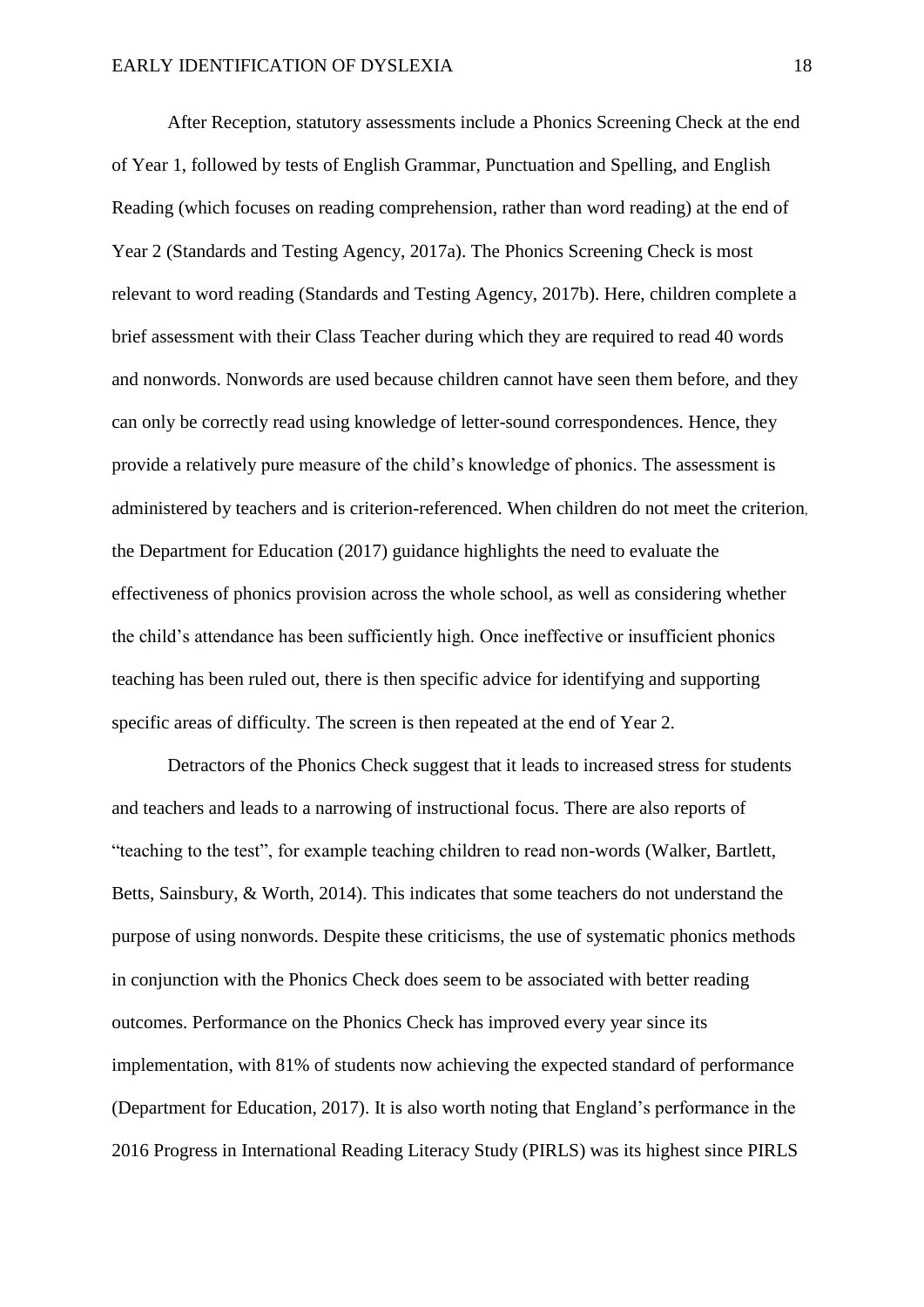studies began, and more importantly, there were substantial increases in the performance of lower performing pupils (McGrane, Stiff, Baird, Lenkeit, & Hopfenbeck, 2017), though there may be other reasons for the improvements in PIRLS results.

# **What role can speech language pathologists play in early identification?**

While further research into the most effective ways of implementing early intervention in different contexts is sorely needed, it is clear that successful early identification rests on the choice of sensitive and specific assessments with a clear link to instructional recommendations, as well as the appropriate choice of cut-off points for access to intervention, regular progress monitoring, and ongoing training and support (Arden et al., 2017; D. Fuchs & Fuchs, 2017; Gersten, Jayanthi, et al., 2017). SLPs have access to a rich knowledge base which is directly relevant to the early identification of reading difficulties, and can play a key role in this process. Below, we outline some of the ways in which SLPs can be involved (for further detail see Justice, 2006).

Firstly, SLPs should be part of a school-wide, multidisciplinary approach to RTI, and should be involved in decision-making from the beginning (Justice, 2006). Because SLPs are familiar with standardised tests, they can be involved in making recommendations on assessment choice, administering screening/benchmarking and progress assessment, and training others to administer assessments. In Kindergarten, assessments of phonological awareness, letter name and/or letter sound knowledge and vocabulary are appropriate. In Years 1 and 2, assessments of the ability to read simple nonwords and frequent regular and irregular words are suitable, and passage reading fluency may also be assessed (Gersten et al 2009). Where possible it is important to use more than one assessment of developing reading skills, as information from multiple assessments tends to be more sensitive than information from a single assessment (Gersten et al., 2009). Differences in performance between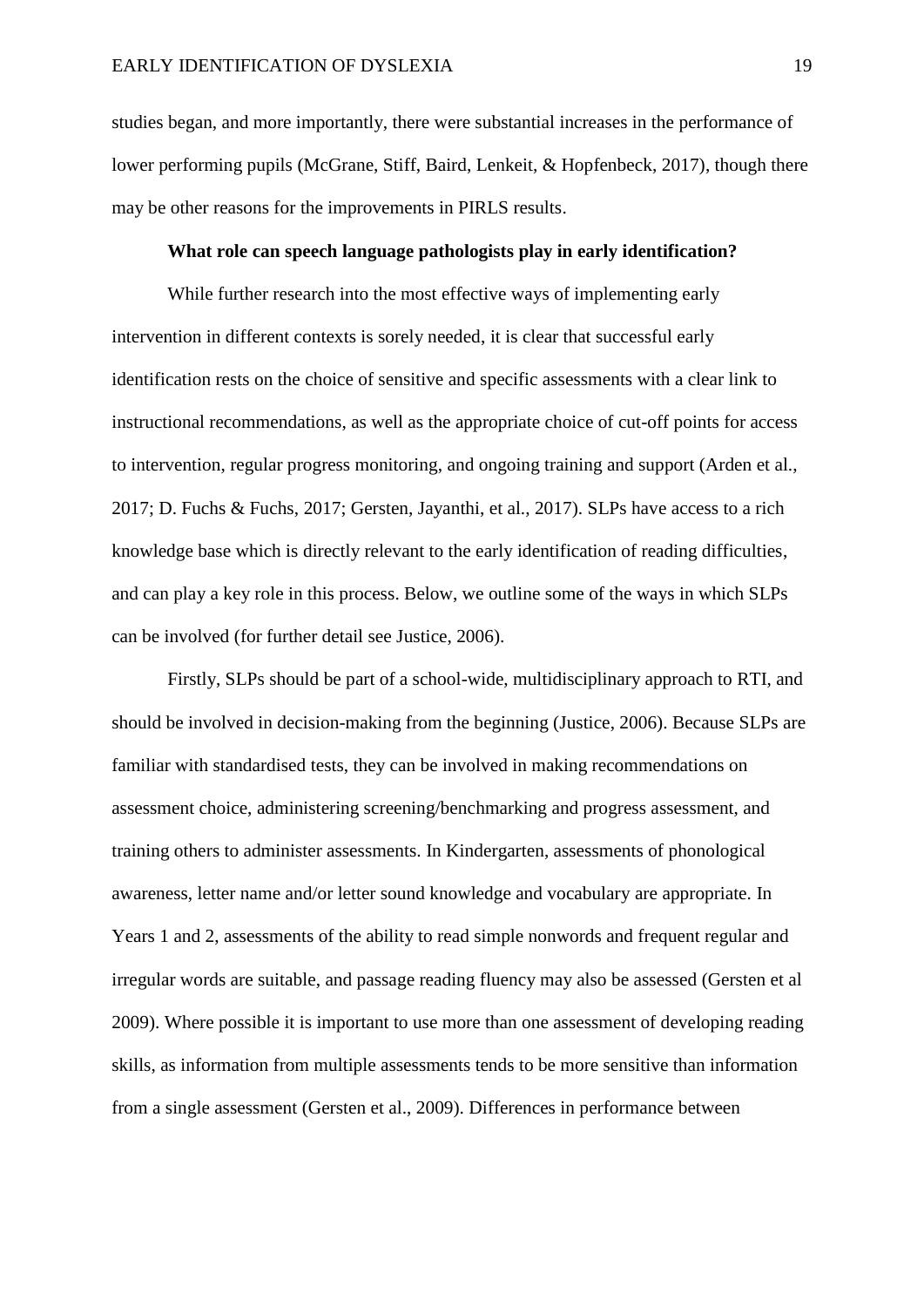assessments may also help highlight areas of strength or weakness, which is key information for informing intervention choices.

A gated assessment procedure may be more efficient and specific than a one-shot screening procedure (Compton et al., 2010; Fuchs, Fuchs & Compton, 2012). In a gated procedure, a single assessment or a set of brief assessments (such as word and nonword reading fluency) with relatively high cut-points may be used to determine which children are definitely not at risk of reading difficulties. Children who fall below the cut-point(s) at the first screening assessment can then have further, more detailed assessment of response to instruction. This may involve progress monitoring on assessments of letter-sound correspondence knowledge, and regular, irregular and nonword reading accuracy and fluency.

While some assessments come with suggested cut-points for access to intervention, generic guidelines may not be appropriate in every context (Gersten et al., 2009). It is crucial that schools and teachers keep records of whether cut-points are functioning as intended within their setting, and adjust them if necessary. This will be a process of trial and error, but flexibility is an essential part of RTI, which in its most effective form should be a system that responds to a child's needs (Fuchs et al., 2012).

Finally, ASHA guidelines clearly state that SLPs have a key role to play in early identification and in delivering literacy intervention at all tiers of RTI (ASHA, n.d.). However, outside the US (and even in some contexts within the US), speech-language pathologists may find it difficult to take any role in literacy identification or intervention, or may even be actively discouraged from doing so by funding structures or regulations. In view of what is known about the links between oral language skills and reading abilities (e.g. Catts et al., 2002; Snowling, 2014), this artificial separation is wasteful, and may violate evidencebased practices.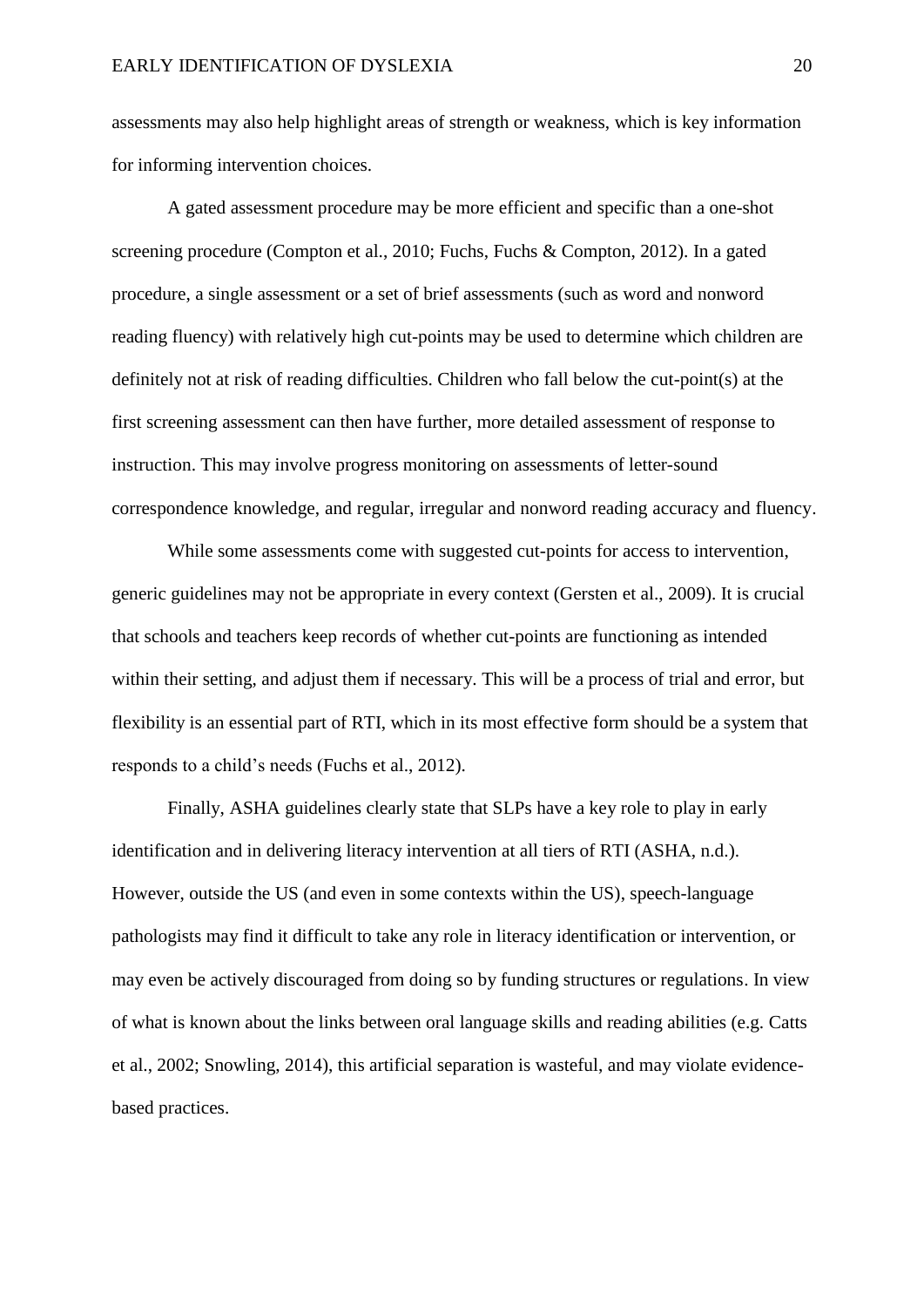It is undeniably difficult for SLPs working under these conditions to integrate identification of literacy difficulties into their existing practice, but it is not impossible. Even if SLPs do not have any direct contact with a child's teacher, they are in a position to inform parents or guardians that a child may be at risk of developing reading difficulties, based on their knowledge of the child's case history and their performance on reading-relevant language assessments. SLPs have the skills to provide parents with information and to support them in approaching their child's school to request appropriate assessment and intervention. In some cases it may be possible for SLPs to carry out brief screening assessments themselves using existing resources. For example, most SLPs have access to phonological awareness assessment batteries which often contain tests of nonword reading. There are also researcher-designed assessments of reading freely available online (see for example the MOTif website, [www.motif.org.au\)](http://www.motif.org.au/).

Finally, SLPs can adapt their intervention programmes to include written language components. For example, work on phonological awareness can be expanded to include work on letter-sound correspondence knowledge, which is more effective for improving reading than phonological awareness in isolation (Ehri et al., 2001). Work on vocabulary can, and indeed should, include exposure to the written forms of words, as this leads to better learning of both written forms and meaning (Parsons & Branagan, 2014; Ricketts, Bishop, & Nation, 2009; Ricketts, Dockrell, Patel, Charman, & Lindsay, 2015). Other language activities can be structured to include discussion of books or other written texts so that children are exposed to written as well as spoken language (e.g. websites, magazine articles).

# **What are the limitations of early identification?**

Although there is evidence that children who have access to intervention in the early years of schooling will have better long-term outcomes than children who begin intervention later (e.g. Dion et al., 2010; Scanlon et al., 2005), children's progress needs to be monitored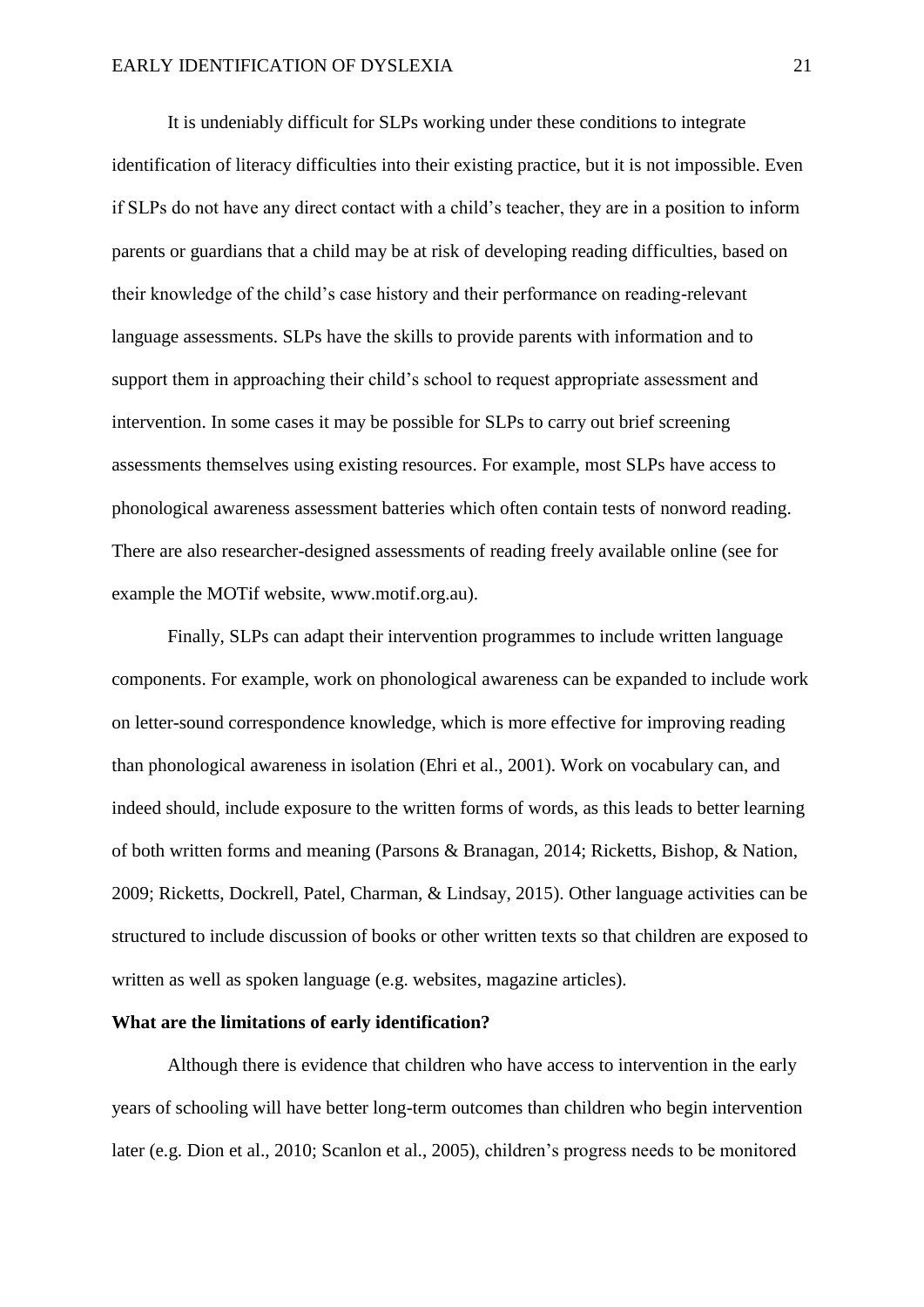throughout their schooling. In some cases (particularly in the case of relatively constrained skills such as letter-sound knowledge), early intervention may "innoculate" children and allow them to catch up to their peers, but early gains may fade over time (Tymms et al., 2017), and short-term intervention is unlikely to be enough for those with the greatest weaknesses in word reading ability or the highest levels of risk of difficulties. Such children are likely to need ongoing support as the demands of the curriculum change (McMaster, Fuchs, Fuchs, & Compton, 2005). In other words, early intervention should represent the *beginning* of the intervention and support process.

This is even more crucial because due to the multifaceted nature of reading, some forms of reading difficulty do not become apparent until later in schooling. We have focused on early identification of word reading difficulties, but it is important to note that reading comprehension difficulties may not become apparent until the later elementary years when children are increasingly expected to read independently and learn from what they read (Elwer et al., 2013; Hogan, Adlof, & Alonzo, 2014). Identification of reading comprehension difficulties can be particularly challenging when emerging in the absence of word reading difficulties (Cain & Oakhill, 2006; Colenbrander, Kohnen, Smith-Lock, & Nickels, 2016; Nation & Snowling, 1997). Thus, early identification of word reading difficulties is crucial – but monitoring of word reading, reading comprehension, and other literacy skills (e.g., spelling, writing) should continue throughout the school years. Such monitoring should be supported by strong classroom instruction, not only in phonics but also in oral vocabulary, morphological knowledge, reading comprehension strategies, and writing skills.

#### **Conclusions**

Early identification of reading difficulties is complex and challenging, but essential if we are to optimise outcomes for children with reading difficulties. In an ideal world, SLPs should work collaboratively alongside teachers to implement early identification. However,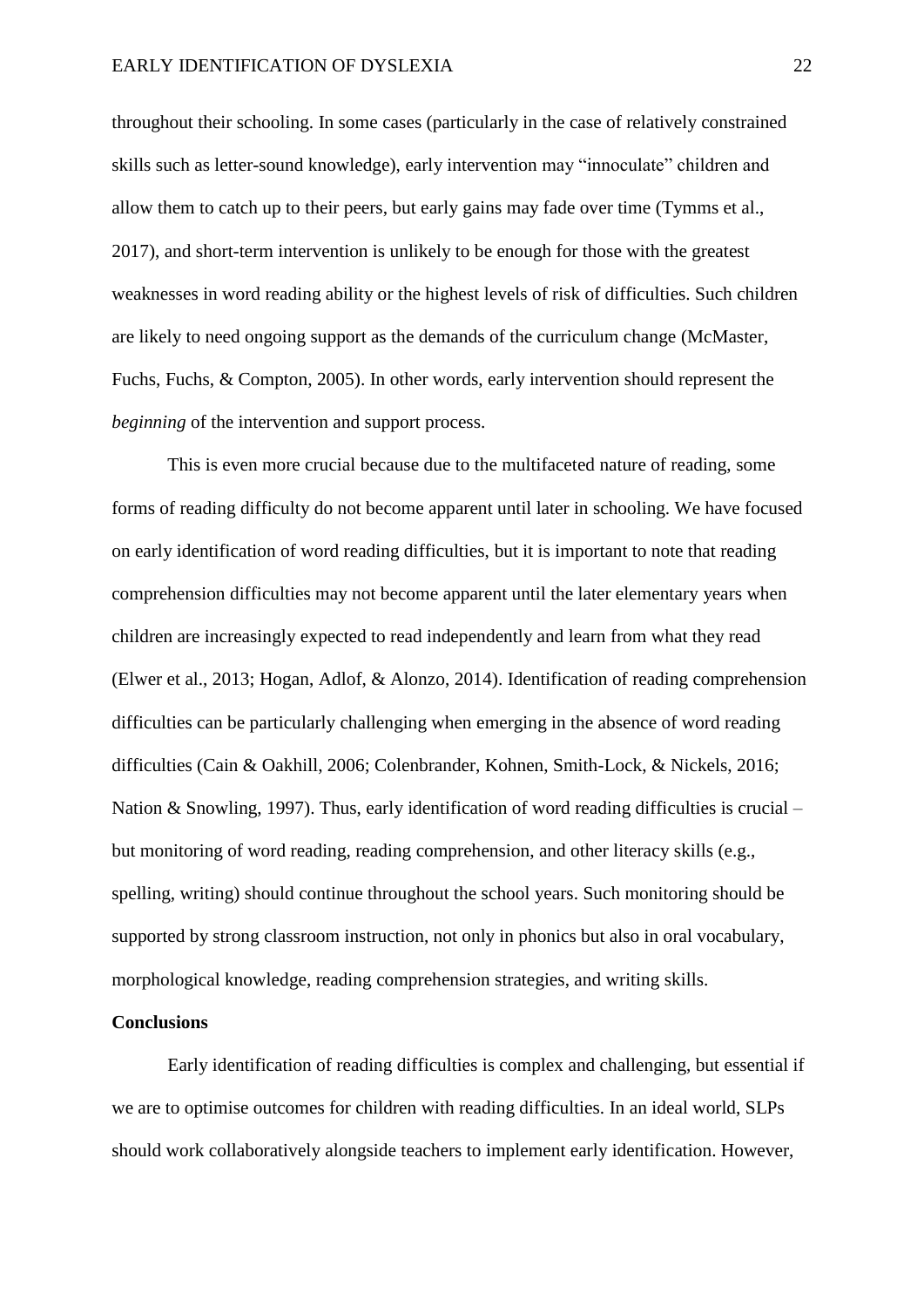even if this is not possible, SLPs can still play a vital role through the awareness of risk factors associated with the development of future reading difficulties, and by integrating written language into their assessment and intervention practices wherever possible. SLPs can also work closely with parents to ensure that parents and schools are aware of early risk factors.

Response to Intervention is a promising model of early identification and service delivery, but the jury is still out on the best way to implement it. More research into the specifics of early identification and RTI is sorely needed - but it is clear that the success of implementation relies on sufficient funding and support (Arden et al., 2017; D. Fuchs & Fuchs, 2017; Gersten, Jayanthi, et al., 2017). Early identification should be a priority for every school and education system, but it should not be the be-all and end-all of service delivery for children with reading difficulties – rather, it should be the first step in an ongoing cycle of monitoring and intervention which continues beyond the elementary years. Only then will children with reading difficulties have the chance to reach their full potential.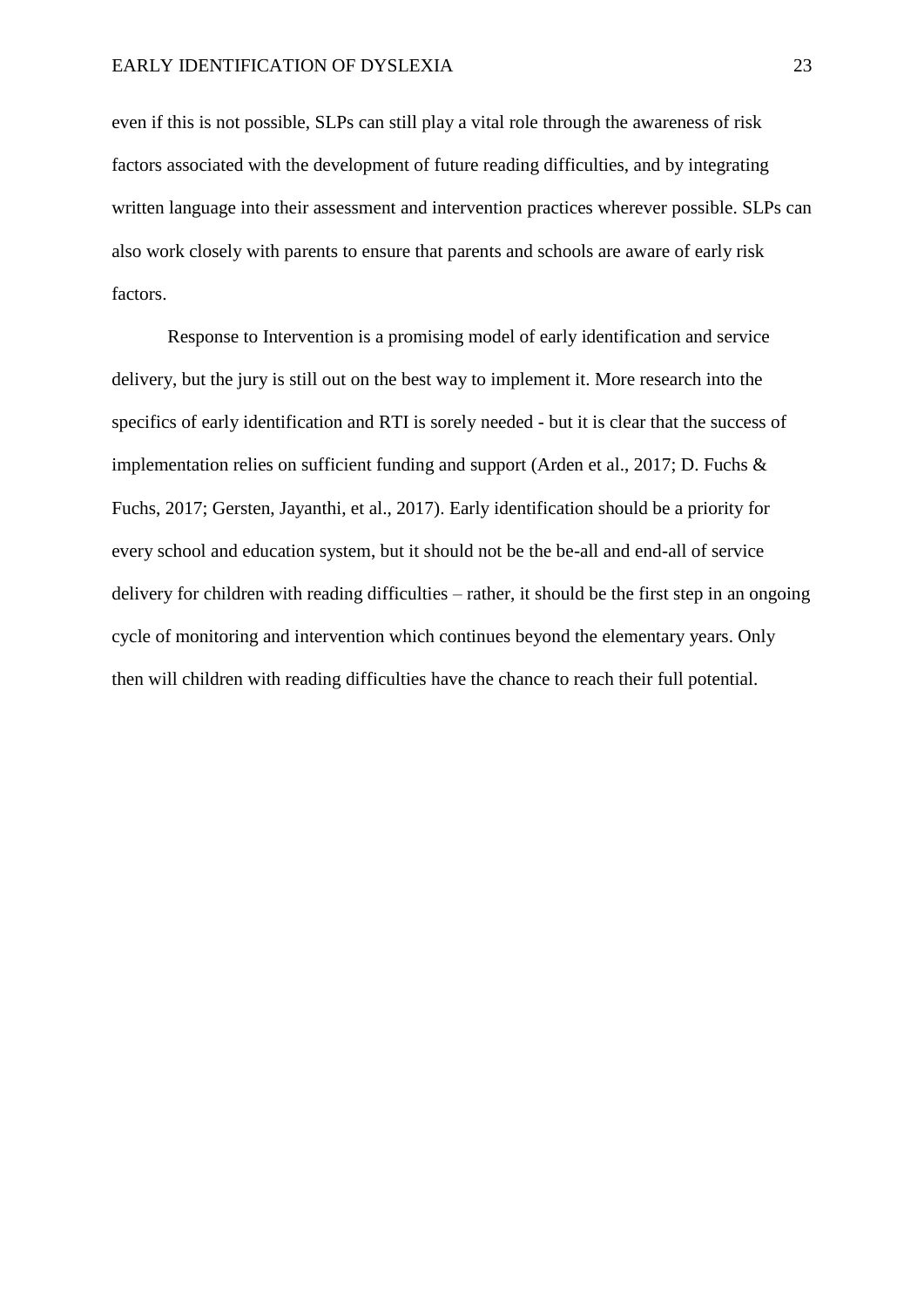#### References

- American Psychiatric Association. (2013). *Diagnostic and statistical manual of mental*  disorders (5<sup>th</sup> ed.). Arlington, VA: American Psychiatric Publishing.
- American Speech-Language-Hearing Association (ASHA). (n.d.). *Response to Intervention.*  Retrieved from https://www.asha.org/slp/schools/prof-consult/RtoI/
- Alloway, T. P., & Alloway, R. G. (2010). Investigating the predictive roles of working memory and IQ in academic attainment. *Journal of Experimental Child Psychology, 106*(1), 20-29. doi:10.1016/j.jecp.2009.11.003
- Arden, S. V., Gruner Gandhi, A., Zumeta Edmonds, R., & Danielson, L. (2017). Toward More Effective Tiered Systems: Lessons From National Implementation Efforts. *Exceptional Children, 83*, 269-280. doi:10.1177/0014402917693565
- Balu, R., Zhu, P., Doolittle, F., Schiller, E., Jenkins, J. R., & Gersten, R. (2015). *Evaluation of response to intervention practices for elementary school reading*. (NCEE 2016- 4000). Washington, D.C.: Department of Education, Institute of Education Sciences Retrieved from http://ies. ed.gov/ncee/pubs/20164000/pdf/20164000. pdf.
- Banales, E., Kohnen, S., & McArthur, G. (2015). Can verbal working memory training improve reading? *Cognitive Neuropsychology, 32*, 104-132. doi:10.1080/02643294.2015.1014331
- Bishop, D. V. (2015). The interface between genetics and psychology: lessons from developmental dyslexia. *Proceedings of the Royal Society B: Biological Sciences, 282*, 20143139. doi:10.1098/rspb.2014.3139
- Boetsch, E. A., Green, P. A., & Pennington, B. F. (1996). Psychosocial correlates of dyslexia across the life span. *Development and Psychopathology, 8*, 539-562. doi:10.1017/S0954579400007264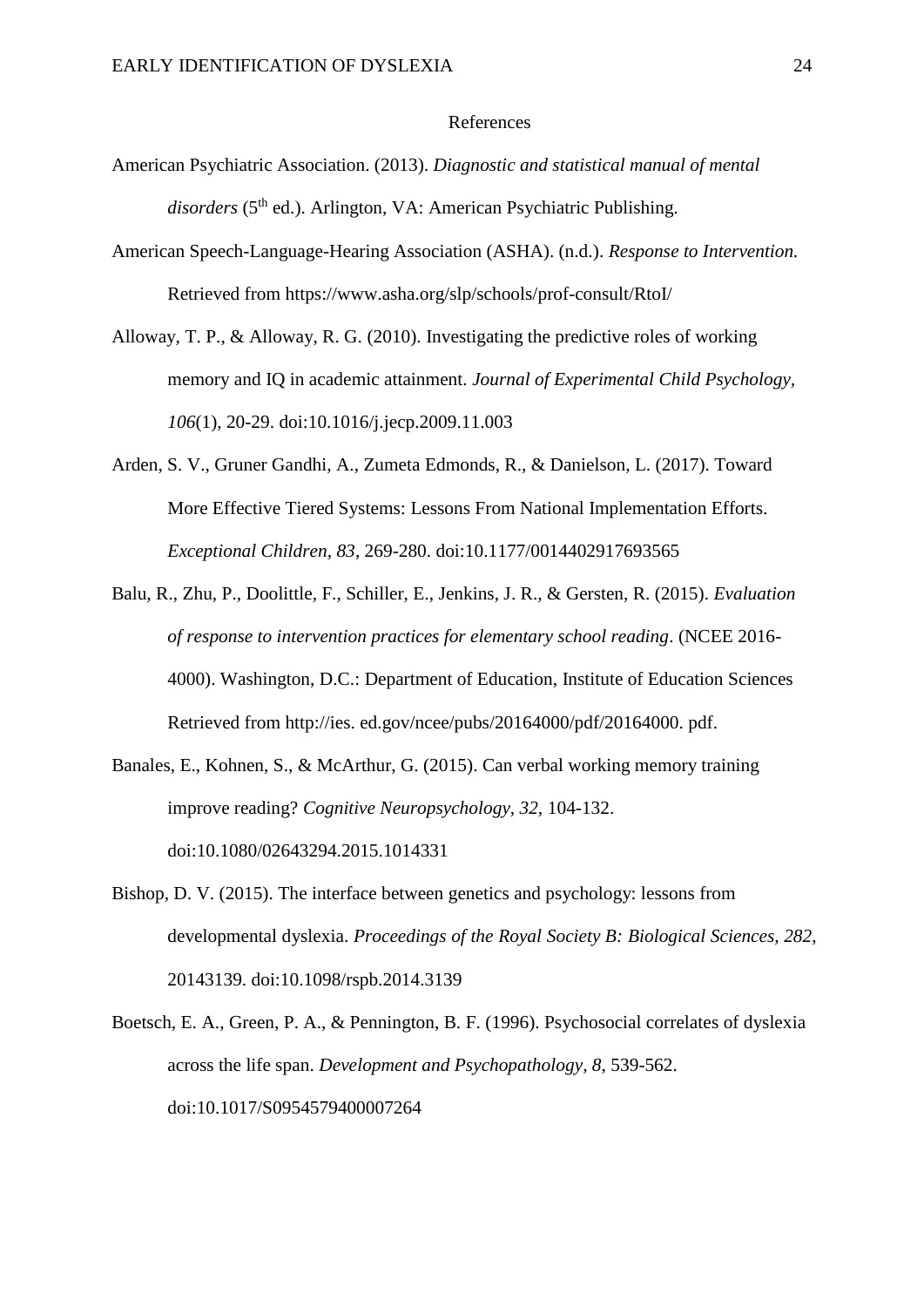- Bowers, J. S., & Bowers, P. N. (2017). Beyond Phonics: The Case for Teaching Children the Logic of the English Spelling System. *Educational Psychologist, 52*, 124-141. doi:10.1080/00461520.2017.1288571
- Bowers, P. N., Kirby, J. R., & Deacon, S. H. (2010). The Effects of Morphological Instruction on Literacy Skills: A Systematic Review of the Literature. *Review of Educational Research, 80*, 144-179. doi:10.3102/0034654309359353
- Breadmore, H. L., & Carroll, J. M. (2016a). Effects of Orthographic, Morphological and Semantic Overlap on Short-Term Memory for Words in Typical and Atypical Development. *Scientific Studies of Reading, 20*, 471-489. doi:10.1080/10888438.2016.1246554
- Breadmore, H. L., & Carroll, J. M. (2016b). Morphological spelling in spite of phonological deficits: Evidence from children with dyslexia and otitis media. *Applied Psycholinguistics, 37*, 1439-1460. doi:10.1017/s0142716416000072
- Breadmore, H. L., & Deacon, S. H. (Under review 2017). Morphological processing before and during spelling. *Scientific Studies of Reading*.
- Burns, M. K., Appleton, J. J., & Stehouwer, J. D. (2005). Meta-analytic review of responsiveness-to-intervention research: Examining field-based and researchimplemented models. *Journal of Psychoeducational Assessment, 23*, 381-394. doi:10.1177/073428290502300406
- Cain, K., & Oakhill, J. (2006). Assessment matters: issues in the measurement of reading comprehension. *British Journal of Educational Psychology, 76*, 697-708. doi:10.1348/000709905X69807
- Caravolas, M., Hulme, C., & Snowling, M. J. (2001). The Foundations of Spelling Ability: Evidence from a 3-Year Longitudinal Study. *Journal of Memory and Language, 45*, 751-774. doi:10.1006/jmla.2000.2785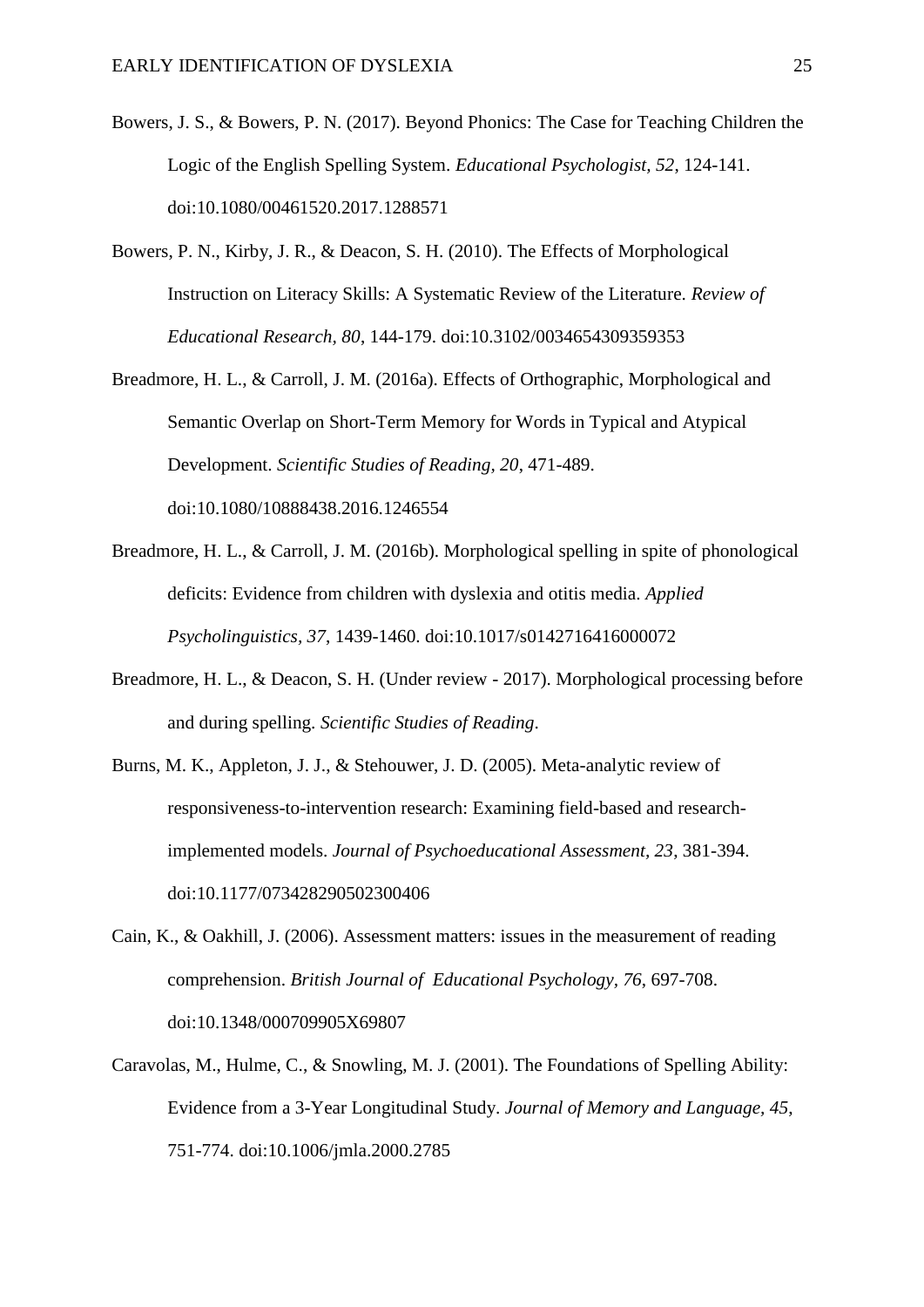Caravolas, M., Lervag, A., Mousikou, P., Efrim, C., Litavsky, M., Onochie-Quintanilla, E., . . . Hulme, C. (2012). Common patterns of prediction of literacy development in different alphabetic orthographies. *Psychological Sciences, 23*, 678-686. doi:10.1177/0956797611434536

Carroll, J. M., Bradley, L., Crawford, H., Hannant, P., Johnson, H., & Thompson, A. (2017). *SEN support: A rapid evidence assessment*. Retrieved from https://www.gov.uk/government/uploads/system/uploads/attachment\_data/file/628630 /DfE\_SEN\_Support\_REA\_Report.pdf.

- Carroll, J. M., & Breadmore, H. L. (2017). Not all phonological awareness deficits are created equal: Evidence from a comparison between children with Otitis Media and poor readers. *Developmental Science, e12588*. doi:10.1111/desc.12588
- Carroll, J. M., Mundy, I. R., & Cunningham, A. J. (2014). The roles of family history of dyslexia, language, speech production and phonological processing in predicting literacy progress. *Developmental Science, 17*, 727-742. doi:10.1111/desc.12153
- Carroll, J. M., Solity, J., & Shapiro, L. R. (2016). Predicting dyslexia using prereading skills: the role of sensorimotor and cognitive abilities. *Journal of Child Psychology and Psychiatry, 57*, 750-758. doi:10.1111/jcpp.12488
- Castles, A., & Coltheart, M. (2004). Is there a causal link from phonological awareness to success in learning to read? *Cognition, 91*, 77-111. doi:10.1016/S0010- 0277(03)00164-1
- Catts, H. W. (2017). Early identification of reading disabilities. In K. Cain, D. L. Compton, & R. Parrila (Eds.), *Theories of reading development* (15th ed)., pp. 311-332. Amsterdam: John Benjamins.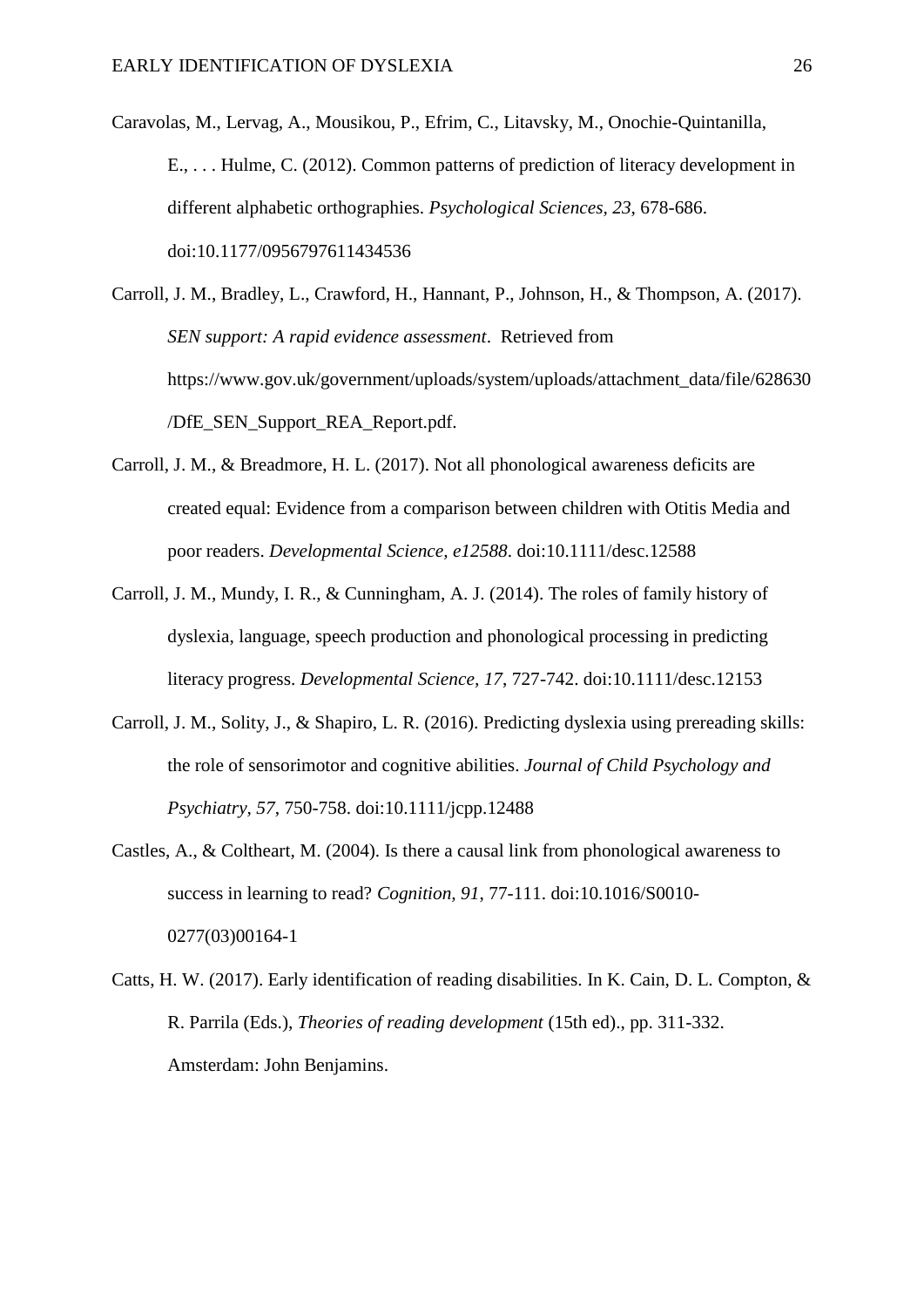- Catts, H. W., Fey, M. E., Tomblin, J. B., & Xhang, X. (2002). A Longitudinal Investigation of Reading Outcomes in Children With Language Impairments. *Journal of Speech, Language and Hearing Research, 45*, 1142-1157. doi:10.1044/1092-4388(2002/093
- Catts, H. W., Nielsen, D. C., Bridges, M. S., Liu, Y. S., & Bontempo, D. E. (2015). Early identification of reading disabilities within an RTI framework. *Journal of Learning Disabilities, 48*, 281-297. doi:10.1177/0022219413498115
- Clarke, P. J., Henderson, L. M., & Truelove, E. (2010). The poor comprehender profile: Understanding and supporting individuals who have difficulties extracting meaning from text. In J. Holmes (Ed.), *Advances in Child Development and Behaviour* (Vol. 39, pp. 79-129). New York, Boston: Academic Press.
- Colenbrander, D., Kohnen, S., Smith-Lock, K., & Nickels, L. (2016). Individual differences in the vocabulary skills of children with poor reading comprehension. *Learning and Individual Differences, 50*, 210-220. doi:0.1016/j.lindif.2016.07.021
- Compton, D. L., Fuchs, D., Fuchs, L. S., Bouton, B., Gilbert, J. K., Barquero, L. A., Cho, E. & Crouch, C. Selecting at-risk first graders for early intervention: Eliminating false positives and exploring the promise of a two-stage gated screening process. *Journal of Educational Psychology, 102*, 327-340. doi:10.1037/a0018448
- Cunningham, A. E., & Stanovich, K. E. (1998). What reading does for the mind. *Journal of Direct Instruction, 1*, 137-149.
- Cunningham, A. J., & Carroll, J. M. (2011). Reading-Related Skills in Earlier- and Later-Schooled Children. *Scientific Studies of Reading, 15*, 244-266. doi:10.1080/10888431003706309
- Deacon, S. H., Benere, J., & Pasquarella, A. (2013). Reciprocal relationship: Children's morphological awareness and their reading accuracy across grades 2 to 3. *Developmental Psychology, 49*, 1113-1126. doi:doi:10.1037/a0029474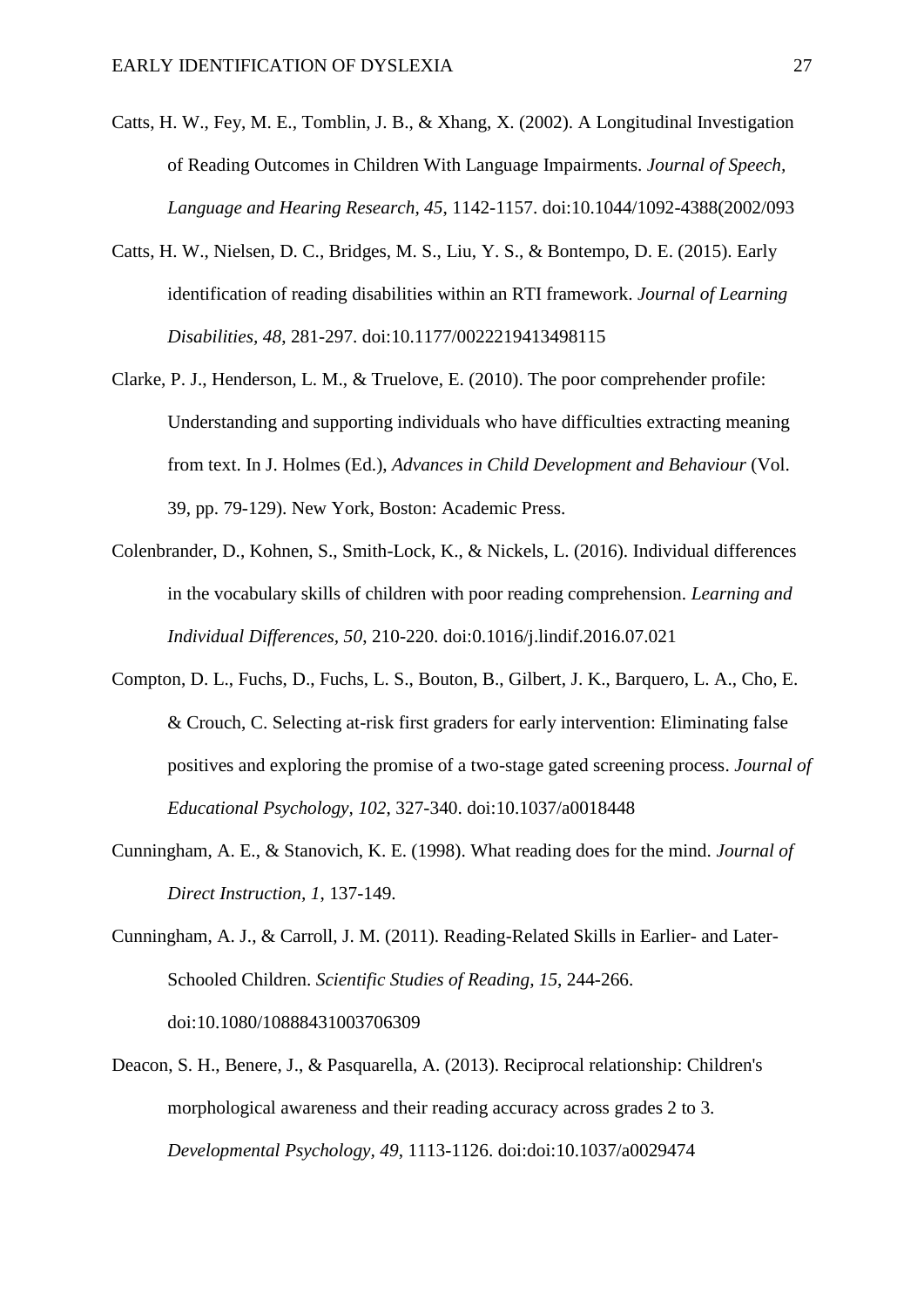- Deacon, S. H., Conrad, N., & Pacton, S. (2008). A statistical learning perspective on children's learning about graphotactic and morphological regularities in spelling. *Canadian Psychology/Psychologie canadienne, 49*, 118-124. doi:10.1037/0708- 5591.49.2.118
- Deacon, S. H., Tong, X., & Francis, K. (2017). The relationship of morphological analysis and morphological decoding to reading comprehension. *Journal of Research in Reading, 40*, 1-16. doi:10.1111/1467-9817.12056
- Department for Education. (2014). *Early years foundation stage profile 2017 handbook*. Retrieved from https://www.gov.uk/government/publications/early-years-foundationstage-profile-handbook.
- Department for Education. (2017). *Phonics screening check and key stage 1 assessments in England, 2017*. (SFR 49/2017). Retrieved from https://www.gov.uk/government/uploads/system/uploads/attachment\_data/file/654859 /Phonics\_KS1\_SFR\_Text\_2017\_.pdf.
- Dewalt, D. A., Berkman, N. D., Sheridan, S., Lohr, K. N., & Pignone, M. P. (2004). Literacy and health outcomes: A systematic review of the literature. *Journal of General Internal Medicine, 19*, 1228-1239. doi:10.1111/j.1525-1497.2004.40153.x
- Dion, E., Brodeur, M., Gosselin, C., Campeau, M., & Fuchs, D. (2010). Implementing research-based instruction to prevent reading problems among low-income students: Is earlier better? *Learning Disabilities Research & Practice, 25*, 87-96. doi:10.1111/j.1540-5826.2010.00306.x
- Duff, F. J., Reen, G., Plunkett, K., & Nation, K. (2015). Do infant vocabulary skills predict school-age language and literacy outcomes? *Journal of Child Psychology and Psychiatry, 56*, 848-856. doi:10.1111/jcpp.12378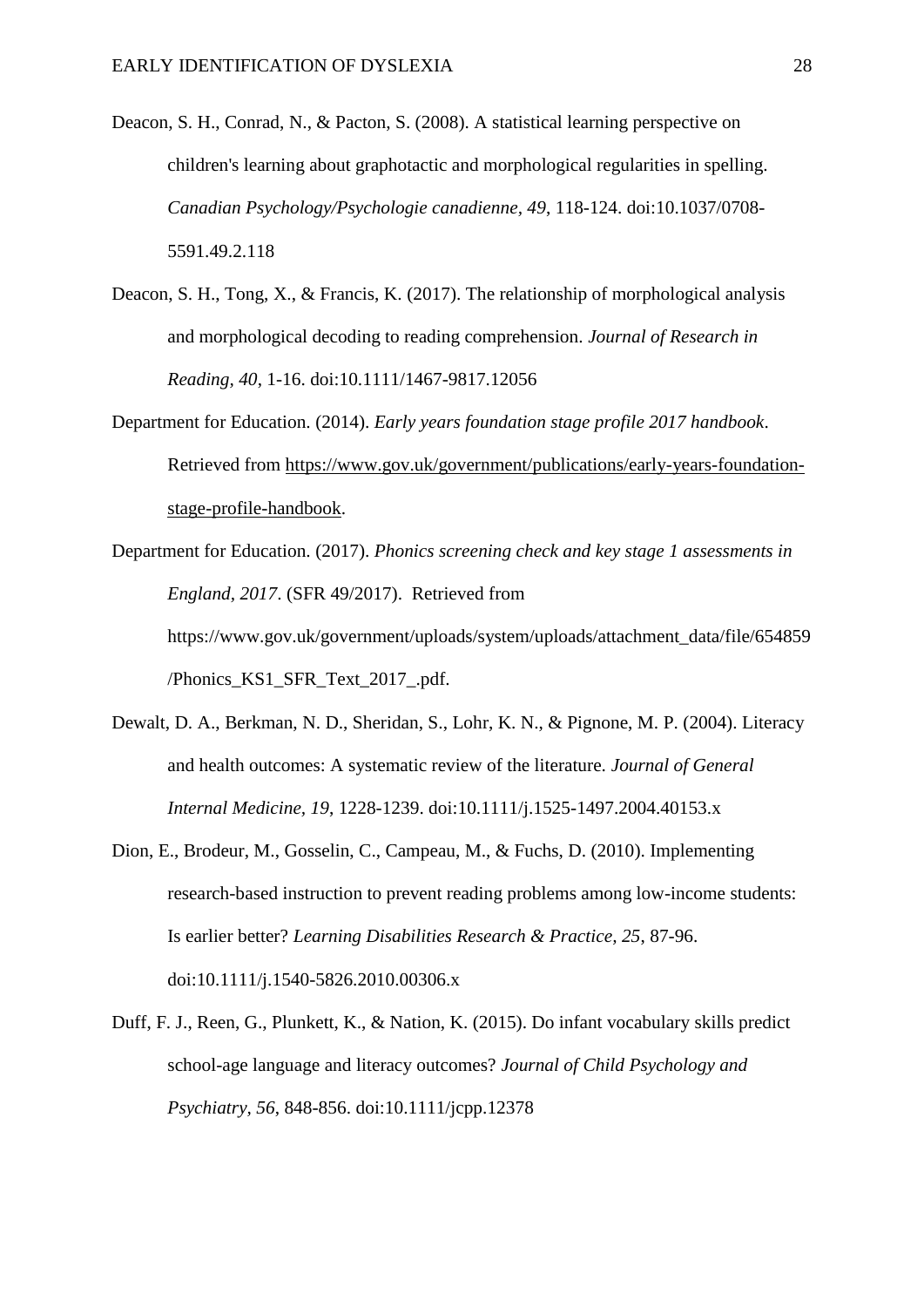- Dyson, H., Best, W., Solity, J., & Hulme, C. (2017). Training Mispronunciation Correction and Word Meanings Improves Children's Ability to Learn to Read Words. *Scientific Studies of Reading, 21*, 392-407. doi:10.1080/10888438.2017.1315424
- Ehri, L. C. (1995). Phases of development in learning to read words by sight. *Journal of Research in Reading, 18*, 116-125. doi: 10.1111/j.1467-9817.1995.tb00077.x
- Ehri, L. C., Nunes, S. R., Willows, D. M., Valeska Schuster, B., Yaghoub-Zadeh, Z., & Shanahan, T. (2001). Phonemic Awareness Instruction Helps Children Learn to Read: Evidence From the National Reading Panel's Meta-Analysis. *Reading Research Quarterly, 36*, 250-287. doi:10.1598/RRQ.36.3.2
- Ellefson, M. R., Treiman, R., & Kessler, B. (2009). Learning to label letters by sounds or names: A comparison of England and the United States. *Journal of Experimental Child Psychology, 102*, 323-341.

doi:https://dx.doi.org/10.1016%2Fj.jecp.2008.05.008

- Elwer, S., Keenan, J. M., Olson, R. K., Byrne, B., & Samuelsson, S. (2013). Longitudinal stability and predictors of poor oral comprehenders and poor decoders. *Journal of Experimental Child Psychology, 115*, 497-516. doi:10.1016/j.jecp.2012.12.001
- Ferrer, E., Shaywitz, B. A., Holahan, J. M., Marchione, K. E., Michaels, R., & Shaywitz, S. E. (2015). Achievement Gap in Reading Is Present as Early as First Grade and Persists through Adolescence. *Journal of Pediatrics, 167*, 1121-1125 e1122. doi:10.1016/j.jpeds.2015.07.045
- Fletcher, J., Coulter, W. A., Reschly, D. J., & Vaughn, S. (2004). Alternative approaches to the definition and identification of learning disabilities: Some questions and answers. *Annals of Dyslexia, 54*, 305-331. doi:10.1007/s11881-004-0015-y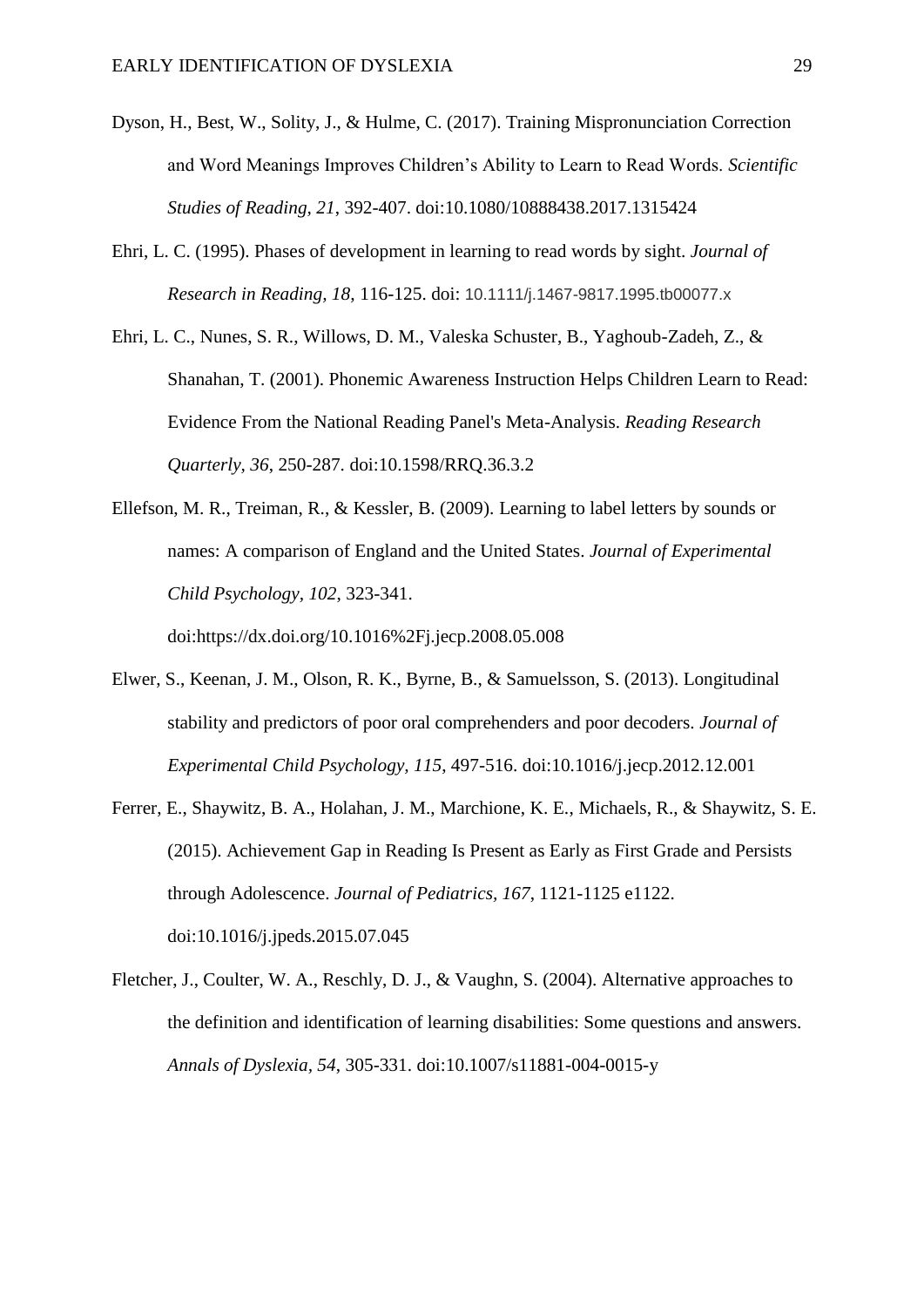- Fletcher, J., & Vaughn, S. (2009). Response to Intervention: Preventing and Remediating Academic Difficulties. *Child Dev Perspect, 3*, 30-37. doi:10.1111/j.1750- 8606.2008.00072.x
- Fuchs, D., & Fuchs, L. S. (2006). Introduction to response to intervention: What, why, and how valid is it? *Reading Research Quarterly, 41*, 93-99. doi:10.1598/rrq.41.1.4
- Fuchs, D., & Fuchs, L. S. (2017). Critique of the National Evaluation of Response to Intervention: A Case for Simpler Frameworks. *Exceptional Children, 83*, 255-268. doi:10.1177/0014402917693580
- Fuchs, D., Fuchs, L. S., & Compton, D. L. (2012). Smart RTI: A next-generation approach to multilevel prevention. *Exceptional Children, 78*, 263-279. doi: 10.1177/001440291207800301
- Fuchs, L. S., Fuchs, D., & Speece, D. L. (2002). Treatment Validity as a Unifying Construct for Identifying Learning Disabilities. *Learning Disability Quarterly, 25*, 33-45. doi:10.2307/1511189
- Gathercole, S. E., Alloway, T. P., Willis, C., & Adams, A. M. (2006). Working memory in children with reading disabilities. *Journal of Experimental Child Psychology, 93*, 256- 281. doi:10.1016/j.jecp .2005.08.003
- Gentry, J. R. (1982). An analysis of developmental spelling in GNYS AT WRK. *The Reading Teacher, 36*, 192-200.

Gersten, R., Compton, D. L., Connor, C. M., Dimino, J. A., Santoro, L., Linan-Thompson, S., & Tilly, W. D. (2009). *Assisting students struggling with reading: Response to Intervention and Multi-Tier Intervention in the Primary Grades*. (NCEE 2009-4045). Washington, DC: National Center for Education Evaluation and Regional Assistance, Institute of Education Sciences, U.S. Department of Education. Retrieved from http://ies.ed.gov/ncee/wwc/ publications/practiceguides/.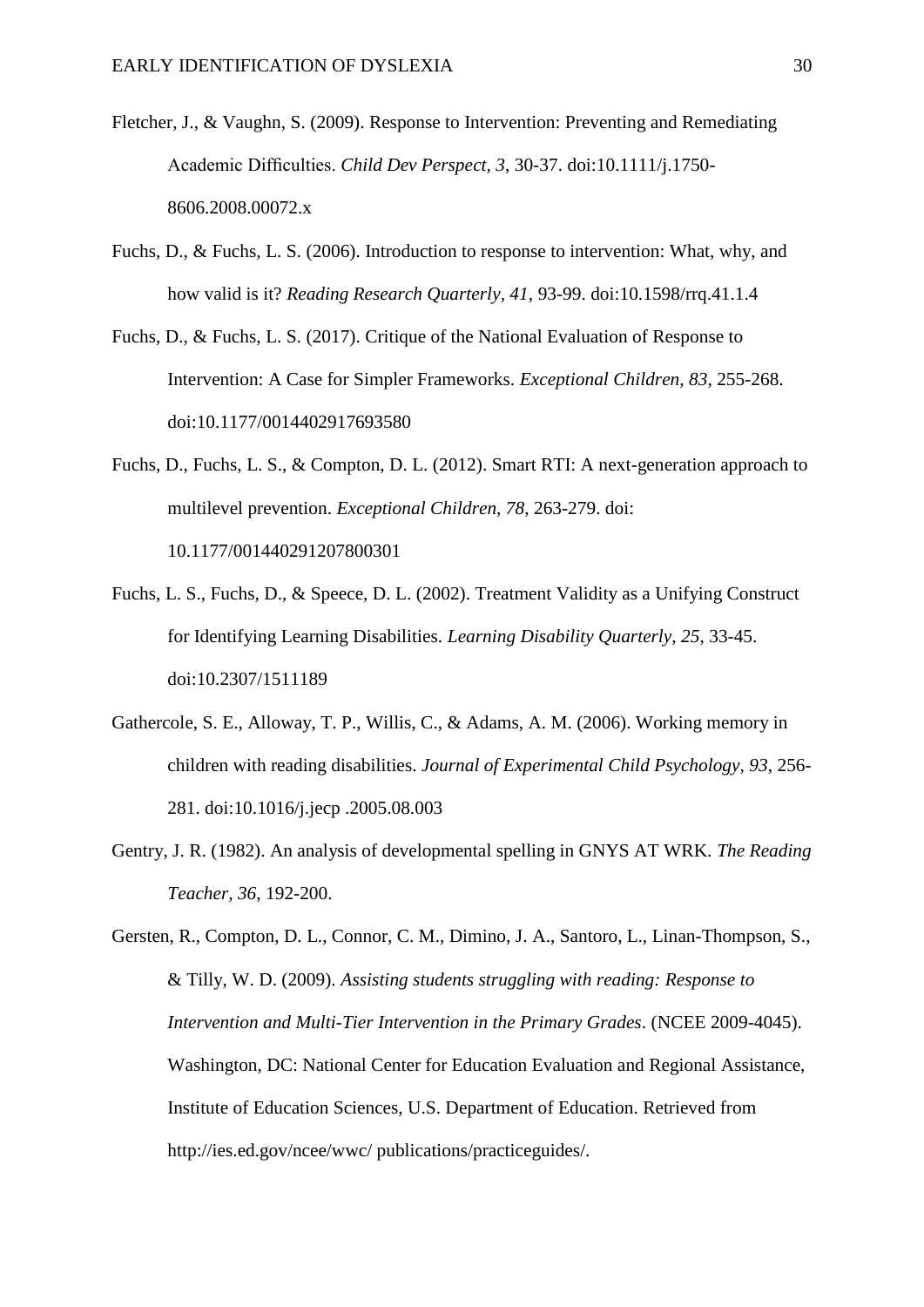- Gersten, R., Jayanthi, M., & Dimino, J. A. (2017). Too Much, Too Soon? Unanswered Questions From National Response to Intervention Evaluation. *Exceptional Children, 83*, 244-254. doi:10.1177/0014402917692847
- Gersten, R., Newman-Gonchar, R. A., Haymond, K. S., & Dimino, J. A. (2017). *What is the evidence base to support reading interventions for improving student outcomes in grades 1–3?* (REL 2017–271). Washington, D. C: Institute of Education Sciences, National Center for Education Evaluation and Regional Assistance, Regional Educational Laboratory Southeast.
- Goodrich, J. M., & Lonigan, C. J. (2014). Lexical characteristics of words and phonological awareness skills of preschool children. *Applied Psycholinguistics, 36*, 1509-1531. doi:10.1017/s0142716414000526
- Gough, P. B., & Tunmer, W. E. (1986). Decoding, reading, and reading disability. *Remedial and Special Education, 7*, 6-10. doi:10.1177/074193258600700104
- Hayiou-Thomas, M. E., Carroll, J. M., Leavett, R., Hulme, C., & Snowling, M. J. (2017). When does speech sound disorder matter for literacy? The role of disordered speech errors, co-occurring language impairment and family risk of dyslexia. *Journal of Child Psychology and Psychiatry, 58*, 197-205. doi:10.1111/jcpp.12648
- Herman, R., Roy, P., & Kyle, F. E. (2014). *Reading, dyslexia and oral deaf children: From research to practice*. Retrieved from Nuffield Foundation: http://www.nuffieldfoundation.org/sites/default/files/files/Briefing%20paper%20- %20Reading%20and%20dyslexia%20in%20oral%20deaf%20children%20website%2 0final%20version%20feb%202014.pdf
- Hogan, T. P., Adlof, S. M., & Alonzo, C. N. (2014). On the importance of listening comprehension. *International Journal of Speech Language Pathology, 16*, 199-207. doi:10.3109/17549507.2014.904441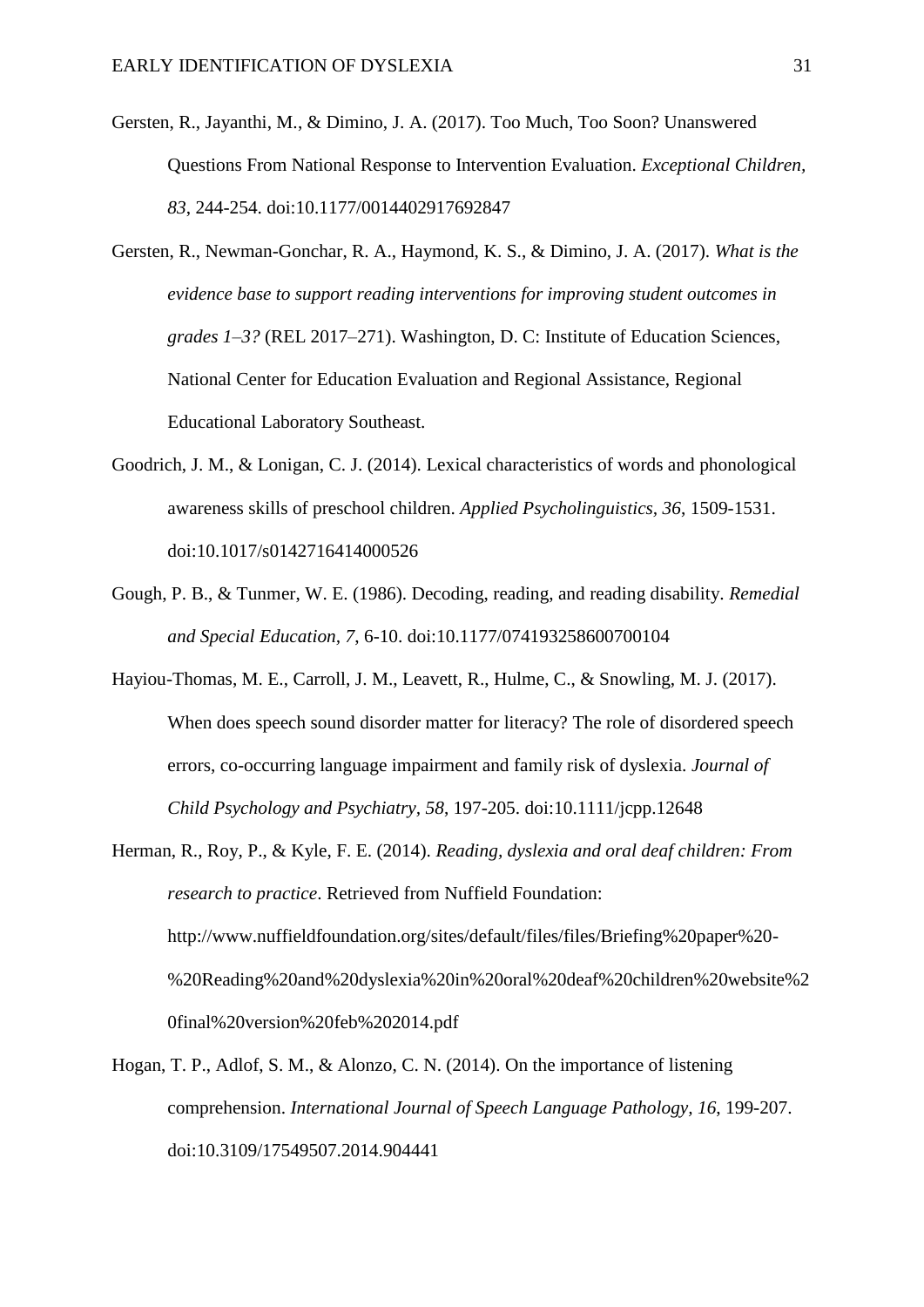- Hoover, W. A., & Gough, P. B. (1990). The Simple View of Reading. *Reading and Writing, 2*, 127-160. doi:10.1007/BF00401799
- Hulme, C., & Snowling, M. J. (2014). The interface between spoken and written language: developmental disorders. *Philosophical Transactions of the Royal Society B: Biological Sciences, 369*, 20120395. doi:10.1098/rstb.2012.0395

Individuals with Disabilities Education Improvement Act, 108–446 C.F.R. (2004).

Jacob, R., & Parkinson, J. (2015). The Potential for School-Based Interventions That Target Executive Function to Improve Academic Achievement. *Review of Educational Research, 85*, 512-552. doi:10.3102/0034654314561338

Joanisse, M. F., Manis, F. R., Keating, P., & Seidenberg, M. S. (2000). Language deficits in dyslexic children: Speech perception, phonology, and morphology. *Journal of Experimental Child Psychology, 77*, 30-60.

doi:http://dx.doi.org/10.1006/jecp.1999.2553

- Justice, L. M. (2006). Evidence-Based Practice, Response to Intervention, and the Prevention of Reading Difficulties. *Language Speech and Hearing Services in Schools, 37*, 284- 297. doi:10.1044/0161-1461(2006/033)
- Keenan, J. M., Hua, A. N., Meenan, C. E., Pennington, B. F., Willcutt, E., & Olson, R. K. (2014). Issues in Identifying Poor Comprehenders. *Annee Psychol, 114*, 753-777. doi:10.4074/S0003503314004072
- Kohnen, S., Nickels, L., & Castles, A. (2009). Assessing spelling skills and strategies: A critique of available resources. *Australian Journal of Learning Difficulties, 14*, 113- 150. doi:10.1080/19404150902783450
- Kyle, F. E., Campbell, R., & MacSweeney, M. (2016). The relative contributions of speechreading and vocabulary to deaf and hearing children's reading ability. *Research*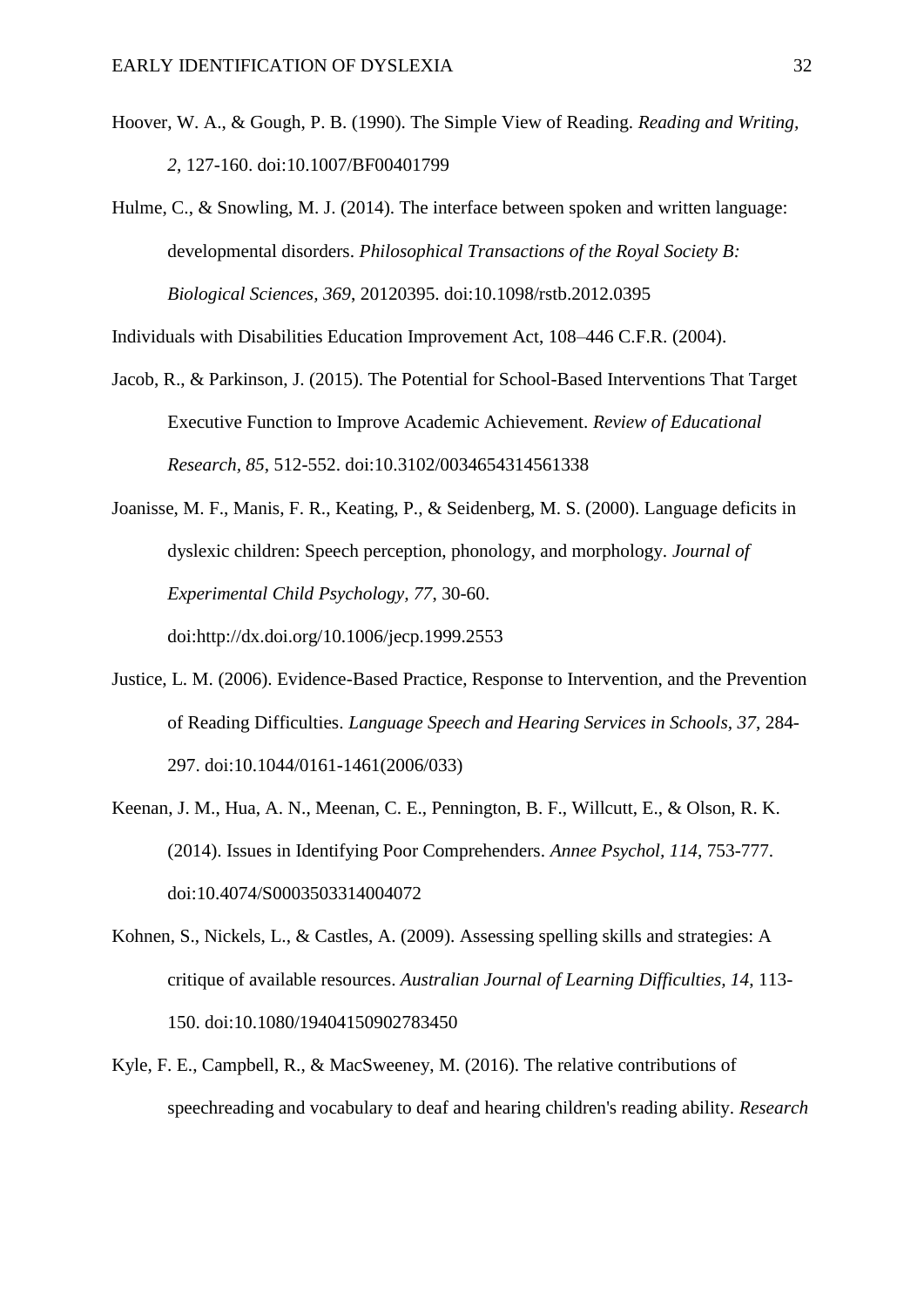*in Developmental Disabilities, 48*(Supplement C), 13-24. doi:https://doi.org/10.1016/j.ridd.2015.10.004

- Kyle, F. E., & Harris, M. (2010). Predictors of reading development in deaf children: A 3 year longitudinal study. *Journal of Experimental Child Psychology, 107*, 229-243.
- Lerner, M. D., & Lonigan, C. J. (2016). Bidirectional relations between phonological awareness and letter knowledge in preschool revisited: A growth curve analysis of the relation between two code-related skills. *Journal of Experimental Child Psychology, 144*, 166-183. doi:10.1016/j.jecp.2015.09.023
- Manis, F. R., Seidenberg, M. S., & Doi, L. M. (1999). See Dick RAN: Rapid Naming and the Longitudinal Prediction of Reading Subskills in First and Second Graders. *Scientific Studies of Reading, 3*, 129-157. doi:10.1207/s1532799xssr0302\_3
- Mayberry, R. I., del Giudice, A. A., & Lieberman, A. M. (2011). Reading achievement in relation to phonological coding and awareness in deaf readers: A meta-analysis. *The Journal of Deaf Studies and Deaf Education, 16*, 164-188. doi:10.1093/deafed/enq049
- McArthur, G., Kohnen, S., Larsen, L., Jones, K., Anandakumar, T., Banales, E., & Castles, A. (2013). Getting to grips with the heterogeneity of developmental dyslexia. *Cognitive Neuropsychology, 30*, 1-24. doi:10.1080/02643294.2013.784192
- McGrane, J., Stiff, J., Baird, J., Lenkeit, J., & Hopfenbeck, T. (2017). *Progress in International Reading Literacy Study (PIRLS): National Report for England*. Retrieved from

https://www.gov.uk/government/uploads/system/uploads/attachment\_data/file/664562 /PIRLS 2016 National Report for England- BRANDED.pdf.

McLaughlin, M. J., Speirs, K. E., & Shenassa, E. D. (2014). Reading disability and adult attained education and income: evidence from a 30-year longitudinal study of a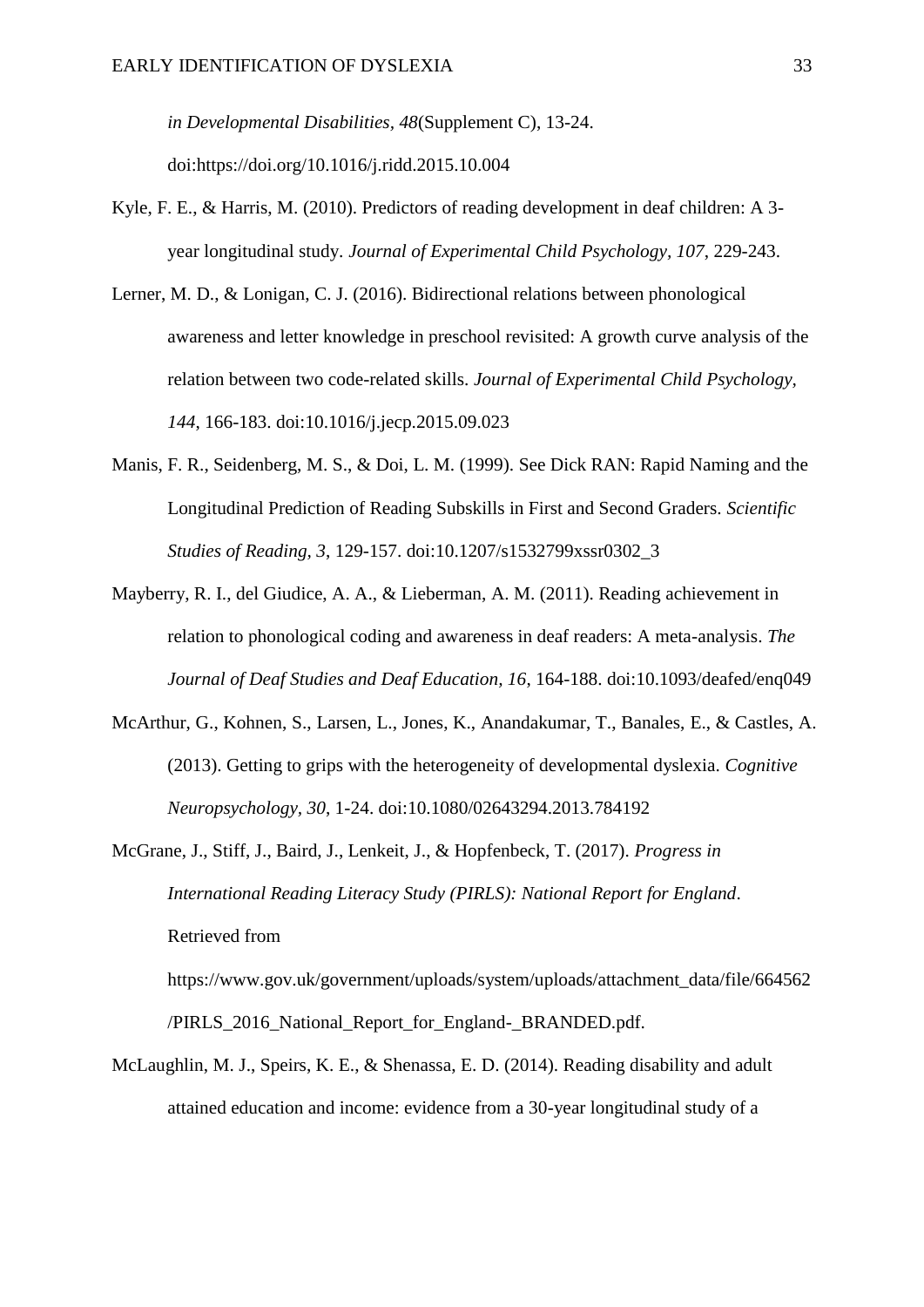population-based sample. *Journal of Learning Disabilities, 47*, 374-386. doi:10.1177/0022219412458323

- McMaster, K. L., Fuchs, D., Fuchs, L. S., & Compton, D. L. (2005). Responding to nonresponders: An experimental field trial of identification and intervention methods. *Exceptional Children, 71*, 445-463. doi:10.1111/1467-9817.12075
- Melby-Lervag, M., & Hulme, C. (2013). Is working memory training effective? A metaanalytic review. *Developmental Psychology, 49*, 270-291. doi:10.1037/a0028228
- Melby-Lervag, M., Lyster, S. A., & Hulme, C. (2012). Phonological Skills and Their Role in Learning to Read: A Meta-Analytic Review. *Psychological Bulletin, 138*, 322-352. doi:10.1037/a0026744.supp
- Metsala, J. L., & Whalley, A. C. (1998). Spoken vocabulary growth and the segmental restructuring of lexical representations: Precursors to phonemic awareness and early reading ability. In J. L. Metsala & L. C. Ehri (Eds.), *Word recognition in beginning literacy* (pp. 89-120). Mahwah, NJ: Lawrence Erlbaum Associates.
- Mol, S. E., & Bus, A. G. (2011). To read or not to read: a meta-analysis of print exposure from infancy to early adulthood. *Psychological Bulletin, 137*, 267-296. doi:10.1037/a0021890
- Muter, V., Hulme, C., Snowling, M. J., & Stevenson, J. (2004). Phonemes, rimes, vocabulary, and grammatical skills as foundations of early reading development: evidence from a longitudinal study. *Developmental Psychology, 40*, 665-681. doi:10.1037/0012- 1649.40.5.665
- Nation, K., & Snowling, M. J. (1997). Assessing reading difficulties: The validity and utility of current measures of reading skill. *British Journal of Educational Psychology, 67*, 359-370. doi:10.1111/j.2044-8279.1997.tb01250.x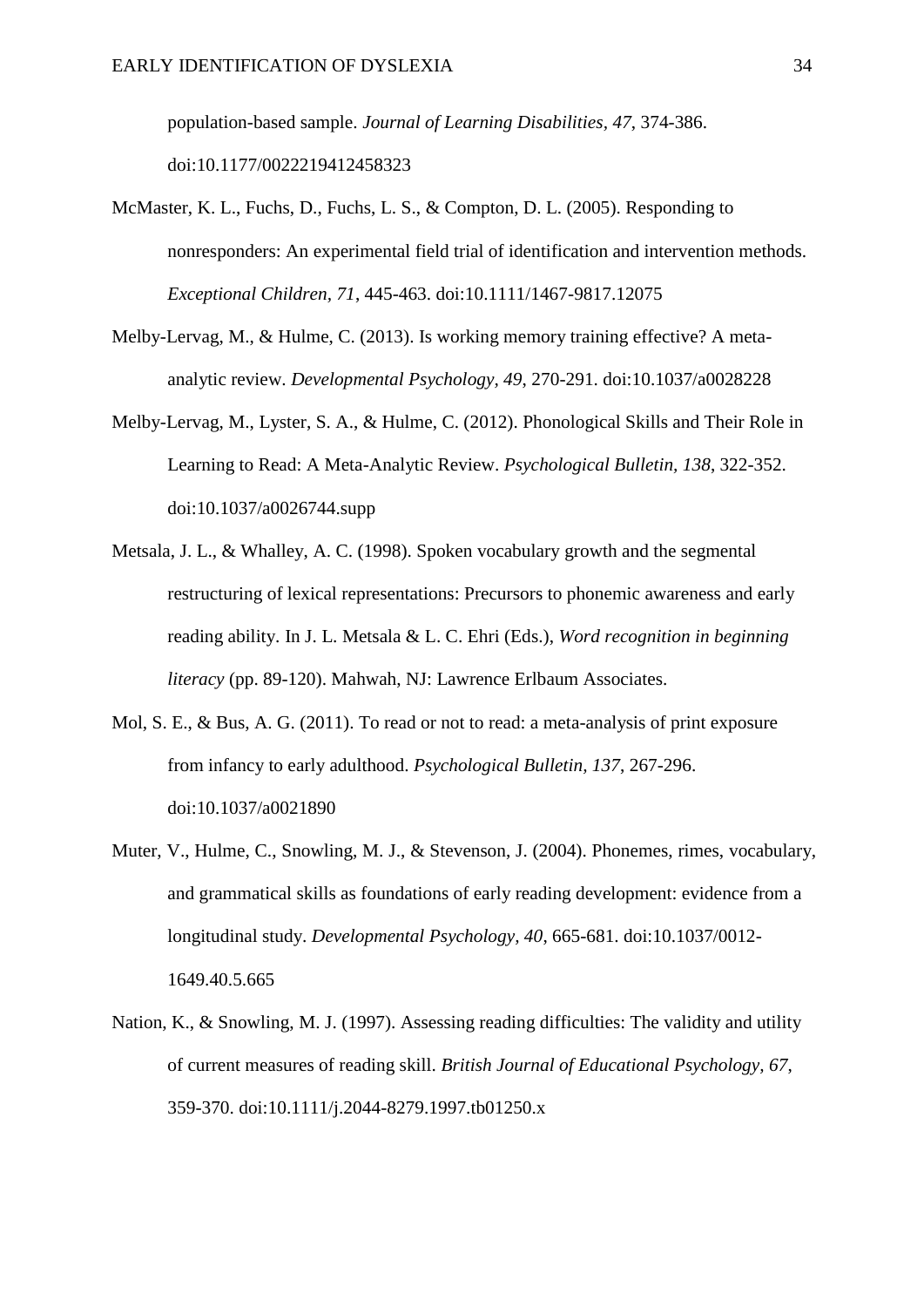- Nation, K., & Snowling, M. J. (2004). Beyond phonological skills: Broader language skills contribute to the development of reading. *Journal of Research in Reading, 27*. doi:10.1111/j.1467-9817.2004.00238.x
- Nation, K., Snowling, M. J., & Clarke, P. J. (2007). Dissecting the relationship between language skills and learning to read: Semantic and phonological contributions to new vocabulary learning in children with poor reading comprehension. *Advances in Speech Language Pathology, 9*, 131-139. doi:10.1080/14417040601145166
- O'Connor, R. E., & Jenkins, J. R. (1999). Prediction of Reading Disabilities in Kindergarten and First Grade. *Scientific Studies of Reading, 3*, 159-197. doi:10.1207/s1532799xssr0302\_4
- OECD. (2013). *OECD Skills Outlook 2013: First results from the Survey of Adult Skills*. Retrieved from http://www.oecd-ilibrary.org/education/oecd-skills-outlook-2013\_9789264204256-en
- Ofsted. (2017). Reception A missed opportunity for too many children [Press release]. Retrieved from https://www.gov.uk/government/news/reception-a-missedopportunity-for-too-many-children
- Pacton, S., & Deacon, S. H. (2008). The timing and mechanisms of children's use of morphological information in spelling: A review of evidence from English and French. *Cognitive Development, 23*, 339-359. doi:10.1016/j.cogdev.2007.09.004
- Parsons, S., & Branagan, A. (2014). *Word Aware: Teaching vocabulary across the day, across the curriculum*. Abingdon, UK: Routledge.
- Pennington, B. F., & Lefly, D. L. (2001). Early reading development in children at family risk for dyslexia. *Child Development, 72*, 816-833. doi:10.1111/1467-8624.00317
- Pennington, B. F., Santerre-Lemmon, L., Rosenberg, J., MacDonald, B., Boada, R., Friend, A., . . . Olson, R. K. (2012). Individual prediction of dyslexia by single versus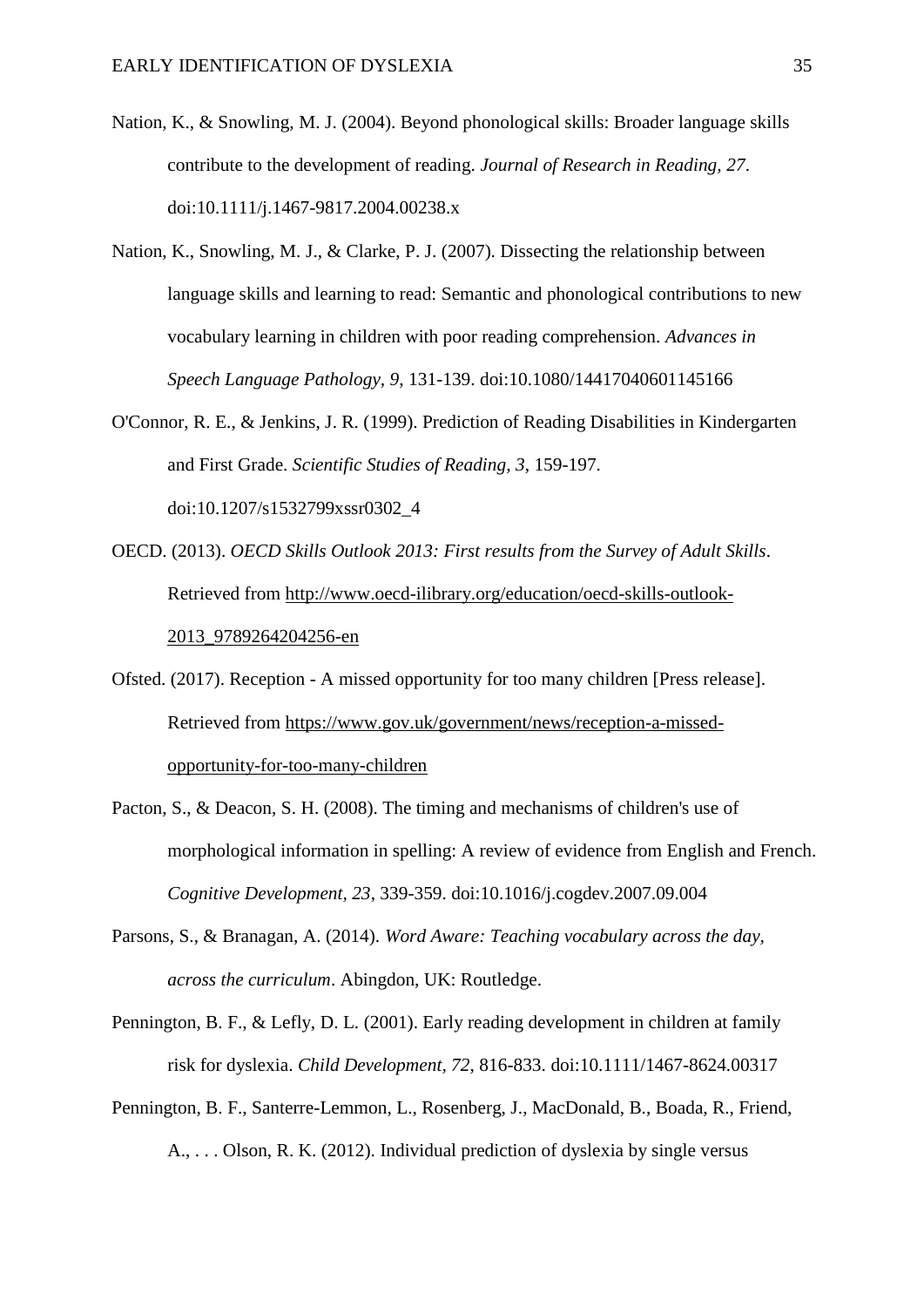multiple deficit models. *Journal of Abnormal Psychology, 121*, 212-224. doi:10.1037/a0025823

- Rastle, C. (2018). The place of morphology in learning to read in English. *Cortex*. Advance online publication. doi: 10.1016/j.cortex.2018.02.008
- Ricketts, J., Bishop, D. V. M., & Nation, K. (2009). Orthographic facilitation in oral vocabulary acquisition. *Quarterly Journal of Experimental Psychology, 62*, 1948- 1966. doi:10.1080/17470210802696104
- Ricketts, J., Davies, R., Masterson, J., Stuart, M., & Duff, F. J. (2016). Evidence for semantic involvement in regular and exception word reading in emergent readers of English. *Journal of Experimental Child Psychology, 150*, 330-345. doi:10.1016/j.jecp.2016.05.013
- Ricketts, J., Dockrell, J. E., Patel, N., Charman, T., & Lindsay, G. (2015). Do children with specific language impairment and autism spectrum disorders benefit from the presence of orthography when learning new spoken words? *Journal of Experimental Child Psychology, 134*, 43-61. doi:10.1016/j.jecp.2015.01.015
- Ricketts, J., Nation, K., & Bishop, D. V. M. (2007). Vocabulary Is Important for Some, but Not All Reading Skills. *Scientific Studies of Reading, 11*, 235-257. doi:10.1080/10888430701344306
- Ricketts, J., Sperring, R., & Nation, K. (2014). Educational attainment in poor comprehenders. *Frontiers in Psycholy, 5*, 445. doi:10.3389/fpsyg.2014.00445
- Scanlon, D. M., Vellutino, F. R., Small, S. G., Fanuele, D. P., & Sweeney, J. M. (2005). Severe Reading Difficulties—Can They Be Prevented? A Comparison of Prevention and Intervention Approaches. *Exceptionality, 13*, 209-227. doi:10.1207/s15327035ex1304\_3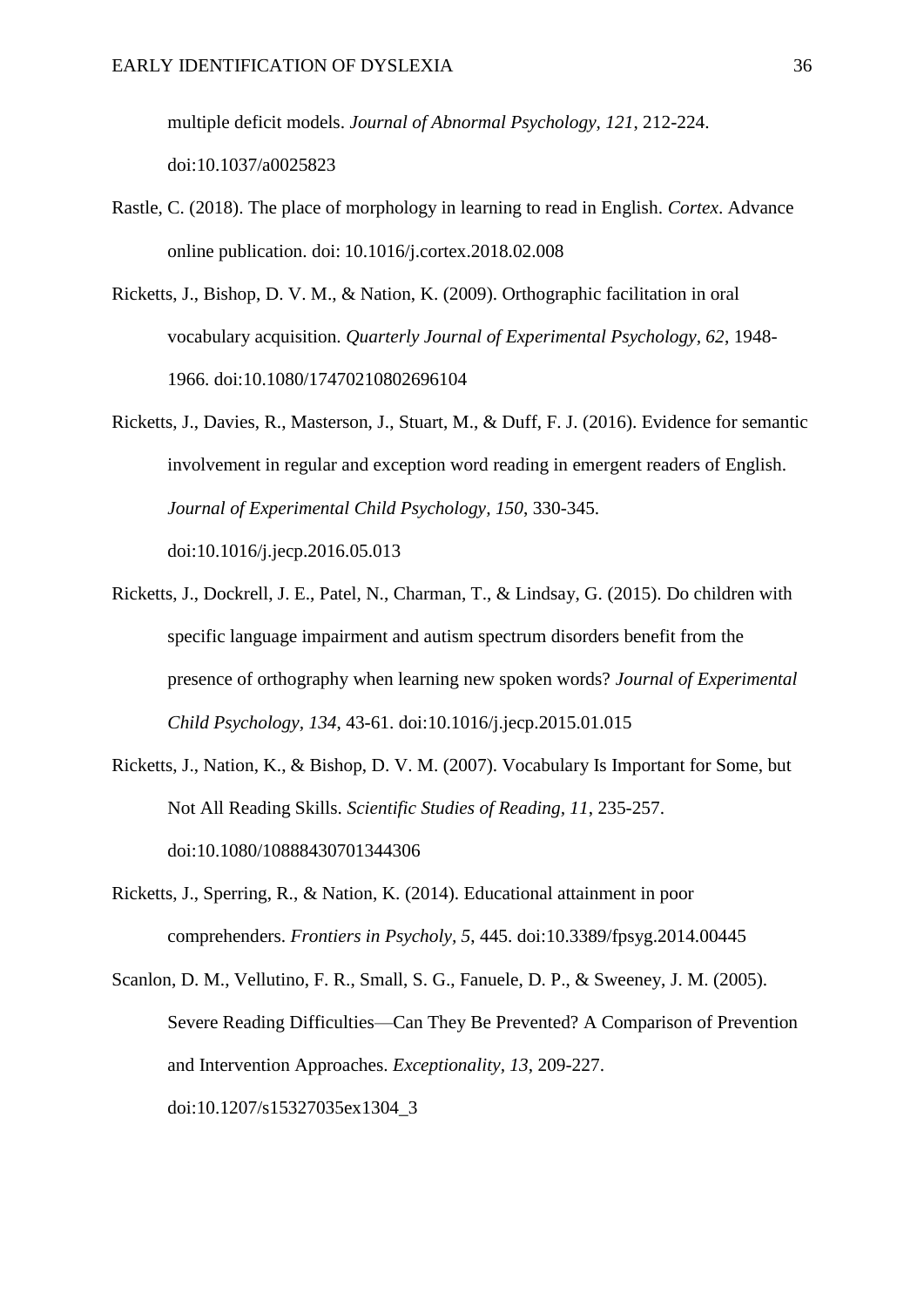- Scarborough, H. S. (1990). Very early language deficits in dyslexic children. *Child Development, 61*, 1728-1743. doi:10.2307/1130834
- Share, D. (1995). Phonological recoding and self-teaching: sine qua non of reading acquisition. *Cognition, 55*, 151-218. doi:10.1016/0010-0277(94)00645-2
- Snowling, M., Gallagher, A., & Frith, U. (2003). Family risk of dyslexia is continuous: Individual differences in the precursors of reading skill. *Child Development, 74*, 358- 373. doi:10.1111/1467-8624.7402003
- Snowling, M. J. (2000). *Dyslexia* (2 ed.). Oxford: Blackwell.
- Snowling, M. J. (2008). Specific disorders and broader phenotypes: the case of dyslexia. *Quarterly Journal of Experimental Psychology, 61*, 142-156. doi:10.1080/17470210701508830
- Snowling, M. J. (2013). Early identification and interventions for dyslexia: a contemporary view. *Journal of Research in Special Education Needs, 13*, 7-14. doi:10.1111/j.1471- 3802.2012.01262.x
- Snowling, M. J. (2014). Dyslexia: A language learning impairment. *Journal of the British Academy, 2*. doi:10.5871/jba/002.043
- Snowling, M. J., Duff, F. J., Nash, H. M., & Hulme, C. (2016). Language profiles and literacy outcomes of children with resolving, emerging, or persisting language impairments. *Journal of Child Psychology and Psychiatry, 57*, 1360-1369. doi:10.1111/jcpp.12497
- Speece, D. L. (2005). Hitting the Moving Target Known as Reading Development: Some Thoughts on Screening Children for Secondary Interventions. *Journal of Learning Disabilities, 38*, 487-493. doi:10.1177/00222194050380060301
- Standards and Testing Agency. (2017a). *2018 National Curriculum Assessments Key Stage 1: 2018 Assessment and Reporting Arrangements*. Retrieved from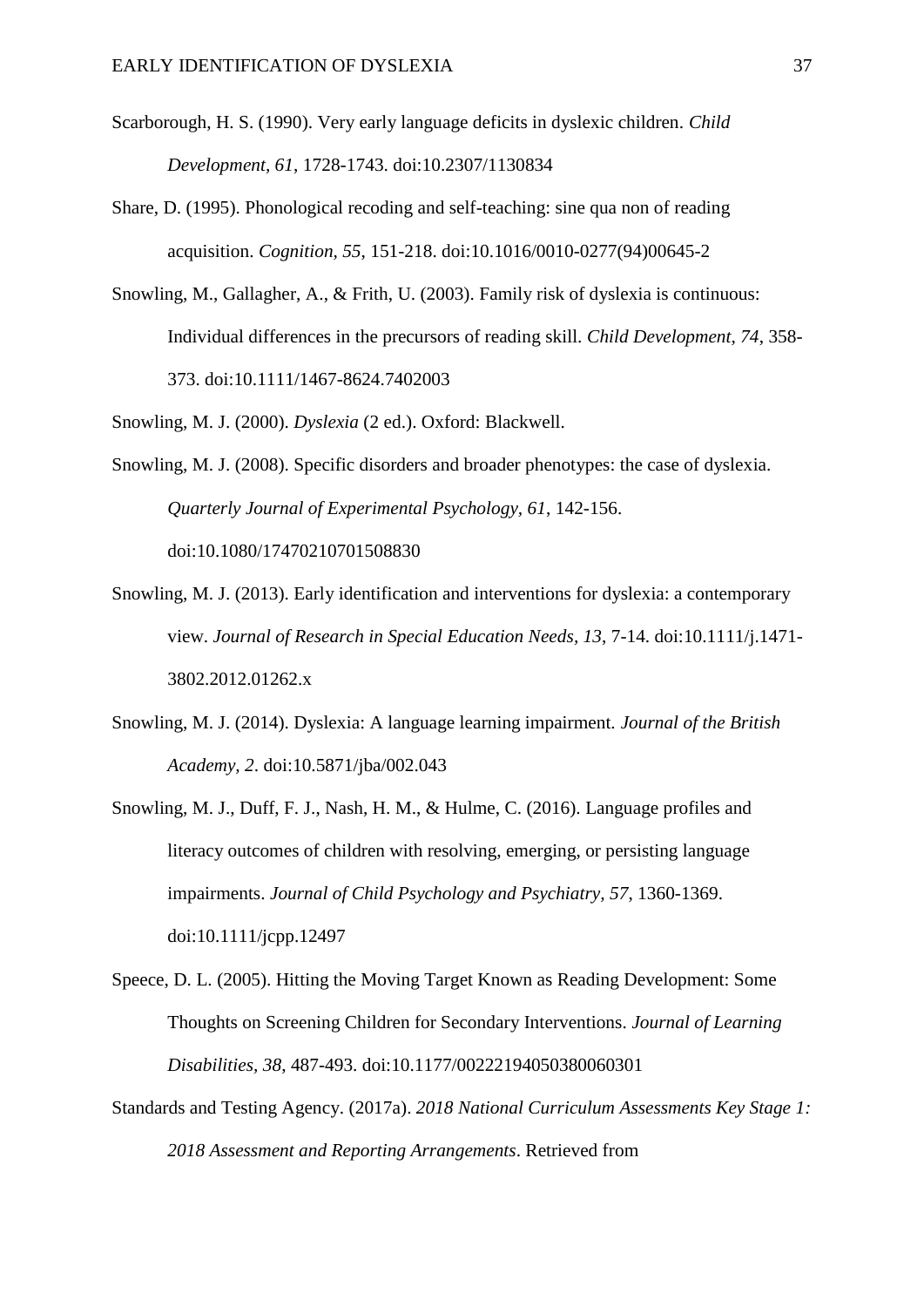https://www.gov.uk/government/uploads/system/uploads/attachment\_data/file/651757 /2018\_KS1\_Assessment\_and\_Reporting\_Arrangements\_\_ARA\_.pdf.

Standards and Testing Agency. (2017b). *Phonics screening check: administration guidance*. Retrieved from https://www.gov.uk/government/uploads/system/uploads/attachment\_data/file/609427

/2017\_CAG\_v1.0\_PDFA.PDF.

- St Clair-Thompson, H. L., & Gathercole, S. E. (2006). Executive functions and achievements in school: Shifting, updating, inhibition and working memory. *Quarterly Journal of Experimental Psychology, 59*, 745-759. doi:10.1080/17470210500162854
- Stanovich, K. E. (1986). Matthew effects in reading: Some consequences of individual differences in the acquisition of literact. *Reading Research Quarterly, 21*, 360-407. doi:10.1598/RRQ.21.4.1
- Thompson, P. A., Hulme, C., Nash, H. M., Gooch, D., Hayiou-Thomas, E., & Snowling, M. J. (2015). Developmental dyslexia: predicting individual risk. *Journal of Child Psychology and Psychiatry, 56*, 976-987. doi:10.1111/jcpp.12412
- Treiman, R. (2017). Learning to spell: Phonology and beyond. *Cognitive Neuropsychology, 34*(3-4), 83-93. doi:10.1080/02643294.2017.1337630
- Tunmer, W. E., & Chapman, J. W. (2012). Does Set for Variability Mediate the Influence of Vocabulary Knowledge on the Development of Word Recognition Skills? *Scientific Studies of Reading, 16*, 122-140. doi:10.1080/10888438.2010.542527

Tymms, P., Merrell, C., & Bailey, K. (2017). The long-term impact of effective teaching. *School Effectiveness and School Improvement*, 1-20. doi:10.1080/09243453.2017.1404478